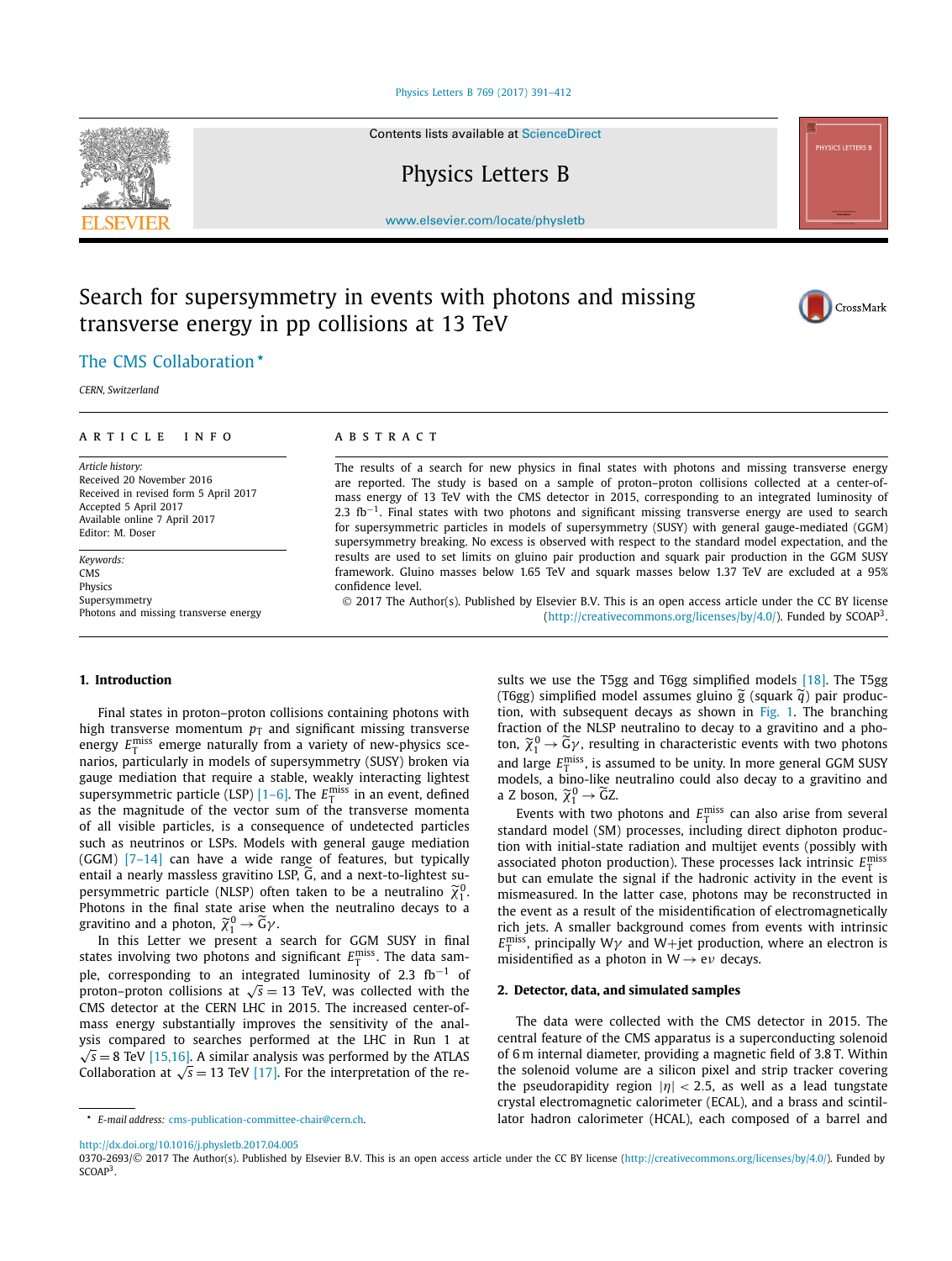<span id="page-1-0"></span>

**Fig. 1.** Diagrams showing the production of signal events in the collision of two protons with four momenta  $P_1$  and  $P_2$ . In gluino  $\tilde{g}$  pair production in the T5gg simplified model (top), the gluino decays to an antiquark  $\overline{q}$ , quark q, and neutralino  $\widetilde{\chi}_1^0$ . In squark  $\widetilde{q}$  pair production in the T6gg simplified model (bottom), the squark decays to a quark and a neutralino. In both cases, the neutralino subsequently decays to a photon  $\gamma$  and a gravitino  $\tilde{G}$ . In the second diagram, we do not distinguish between squarks and antisquarks.

two endcap sections and covering the range |*η*| *<* <sup>3</sup>*.*0. Forward calorimeters extend the coverage up to  $|\eta|$  < 5.0. Muons are measured in gas-ionization detectors embedded in the iron flux-return yoke outside the solenoid and cover the range |*η*| *<* <sup>2</sup>*.*4. <sup>A</sup> more detailed description of the CMS detector, together with a definition of the coordinate system used and the relevant kinematic variables, can be found in Ref. [\[19\].](#page-5-0)

The data used in this analysis were selected with a diphoton trigger requiring a leading photon with  $p<sub>T</sub> > 30$  GeV and a subleading photon with  $p_T > 18$  GeV. In order to keep the trigger rate low and to exclude  $Z \rightarrow ee$  events, a combined invariant mass  $M_{\gamma\gamma}$  > 95 GeV was also required. In addition, the photons were required to pass isolation and cluster shape requirements. A sample of  $Z \rightarrow$  ee events for additional studies was collected with a trigger nearly identical to the diphoton trigger, but with an invariant mass requirement  $M_{ee}$  > 70 GeV and with the additional requirement that both electromagnetic (EM) objects be matched to a pixel detector seed (at least two measurements in the pixel detector consistent with a track from a charged particle).

Monte Carlo simulations of the signal and background processes are used to validate the performance of the analysis and determine signal efficiencies, as well as to determine the contributions of some of the smaller backgrounds, as described in Sec-tion [4.](#page-2-0) The leading-order event generator MADGRAPH 5.1.3.30  $[20]$ is used to simulate the signal samples, which were generated with either two gluinos or two squarks and up to two additional partons in the matrix element calculation. The parton showering, hadronization, multiple-parton interactions, and the underlying event were described by the PYTHIA8  $[21]$  event generator. The parton distribution functions are obtained from NNPDF3.0 [\[22\].](#page-5-0) For the background processes, the detector response is simulated using Geant4 [\[23\],](#page-5-0) while the CMS fast simulation [\[24\]](#page-5-0) is used for the signal events.

The signal events were generated using the T5gg and T6gg simplified models and are characterized by the masses of the particles in the decay chain. For the gluino (squark) mass we simulate a range of values from 1.0 to 1.8 TeV (1.2 to 2.0 TeV) in steps of 50 GeV. These mass ranges were selected to overlap and expand upon the mass ranges excluded by previous searches [\[15–17\].](#page-5-0) For each gluino (squark) mass, the  $\widetilde{\chi}_1^0$  mass ranges from 100 GeV

to 1.9 TeV in 100 GeV increments, with the requirement that  $M_{\widetilde{\chi}_1^0} < M_{\widetilde{g}} (M_{\widetilde{\chi}_1^0} < M_{\widetilde{q}})$ . We assume branching fractions of unity for the decays  $\tilde{g} \to qq\tilde{\chi}_1^0$ ,  $\tilde{q} \to q\tilde{\chi}_1^0$  and  $\tilde{\chi}_1^0 \to \tilde{G}\gamma$ . For the T6gg model, the gluino mass is set to 10 TeV, and t-channel production is not considered.

The production cross sections for these processes are calculated as functions of  $M_{\widetilde{g}}$  and  $M_{\widetilde{q}}$  at next-to-leading-order (NLO) accuracy including the resummation of soft gluon emission at next-toleading-logarithmic (NLL) accuracy [\[25,26\],](#page-5-0) and the uncertainties are calculated as described in Ref. [\[27\].](#page-5-0)

#### **3. Event selection**

Photon, electron, muon, charged hadron, and neutral hadron candidates are reconstructed with the particle-flow (PF) algorithm [\[28,29\],](#page-5-0) which reconstructs particles produced in a collision based on information from all detector subsystems. Photons are reconstructed from energy deposits in the ECAL. We require the shape of ECAL clusters to be consistent with that of an electromagnetic object, and we require that the energy present in the corresponding region of the HCAL not exceed 5% of the ECAL energy, as electromagnetic showers are expected to be contained almost entirely within the ECAL. In order to ensure that the photons pass the trigger with high efficiency, all photons are required to satisfy  $E_T$  > 40 GeV. Because the SUSY signal models used in this analysis produce photons primarily in the central region of the detector and because the magnitude of the background increases considerably at high  $|\eta|$ , we consider only photons within the barrel fiducial region of the detector  $(|\eta| < 1.44)$ .

To suppress photon candidates originating from quark and gluon jets, photons are required to be isolated from other reconstructed particles. Separate requirements are made on the scalar  $p<sub>T</sub>$  sums of charged hadrons, neutral hadrons, and electromagnetic objects in a cone of radius  $\Delta R = \sqrt{(\Delta \eta)^2 + (\Delta \phi)^2} = 0.3$  (where  $\phi$  is the azimuthal angle measured in radians) around the photon candidate. Each momentum sum is corrected for the effect of additional proton–proton collisions in the event (pileup), and in each case the momentum of the photon candidate itself is excluded. We further require that the photon candidate have no pixel track seed, to distinguish the candidate from an electron.

Due to the similarity of the ECAL response to electrons and photons,  $Z \rightarrow ee$  events are used to measure the photon identification efficiency. The selection of electron candidates is identical to that of photons, with the exception that the candidate is required to be matched to a pixel seed consistent with a track, to ensure that the selection is orthogonal to that of photons. The photon ef-ficiency is measured via the tag-and-probe method [\[30\]](#page-5-0) in both data and simulation. The ratio of the efficiency in data and simulation was measured as a function of the  $p<sub>T</sub>$  and  $\eta$  of the electron and the  $\Delta R$  separation between the electron and the nearest jet. It is determined that this ratio does not depend significantly on any measured kinematic variables, and the overall ratio is computed to be  $\epsilon_{\rm e}^{\rm data}/\epsilon_{\rm e}^{\rm sim} = 0.983 \pm 0.012$ .

Muon candidates, which are included among the objects counted in the photon isolation requirement, are reconstructed by performing a global fit that requires consistent hit patterns in the tracker and the muon system  $[31]$ . We require muons to have  $p_T > 30$  GeV and to satisfy track quality and isolation requirements. Photons and electrons that overlap within  $\Delta R < 0.3$ of any muons are rejected, but otherwise no requirement is made on the number of muons in the event. In addition, photons must be separated by  $\Delta R > 0.3$  from electrons.

Jets are reconstructed from PF candidates using the anti- $k<sub>T</sub>$  clustering algorithm [\[32\]](#page-5-0) with a distance parameter of 0.4. The jet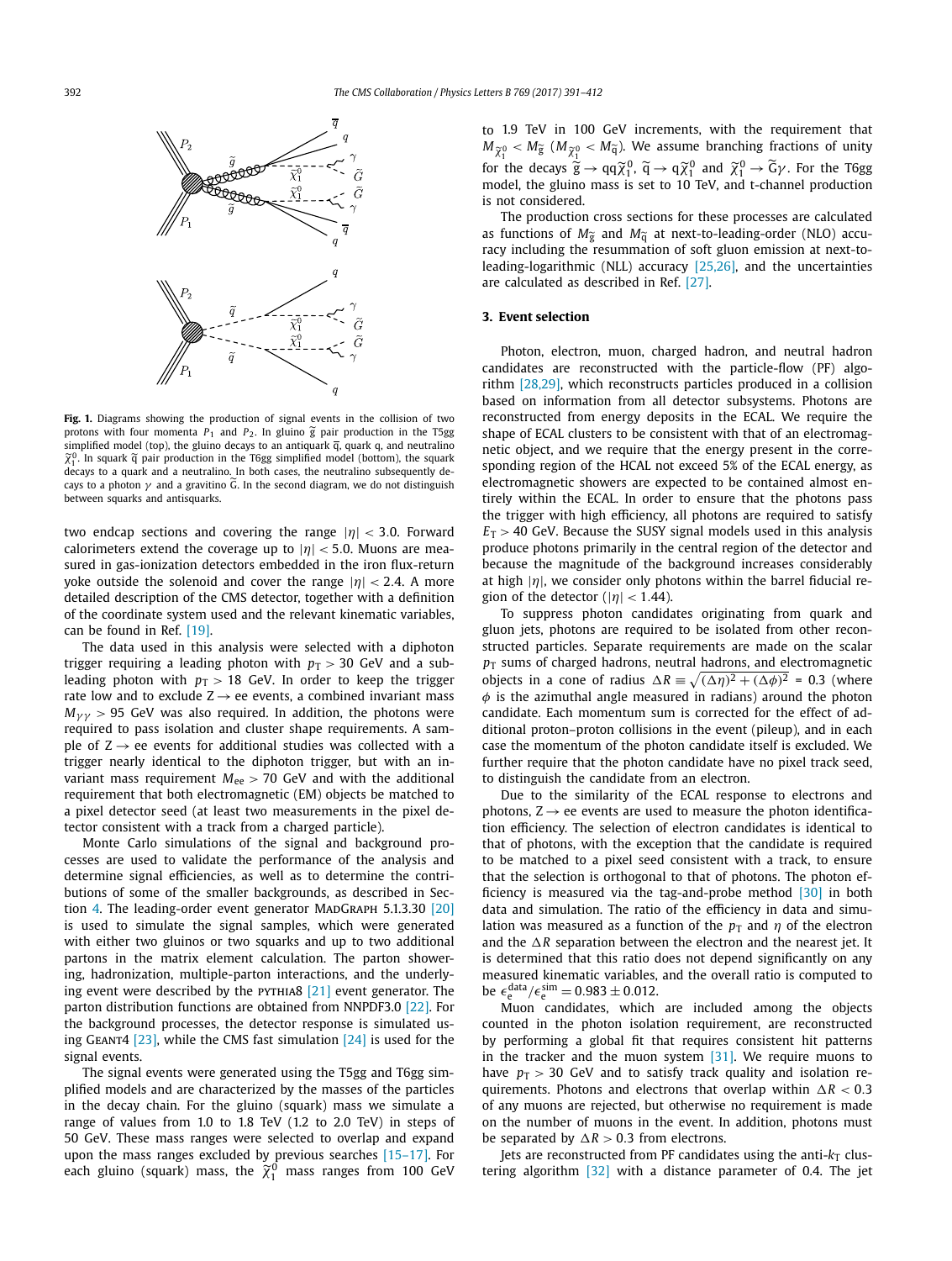<span id="page-2-0"></span>energy and momentum are corrected both for the nonlinear response of the detector and for the effect of pileup via the procedure described in Ref. [\[33\].](#page-5-0) Jets are required to have corrected  $p_T > 30$  GeV and to be reconstructed within  $|\eta| < 2.4$ . In addition, jets are required to be separated from other objects in the event by  $\Delta R > 0.4$ .

For the purpose of defining the various control regions used in the analysis, we apply an additional set of selection criteria. Misidentified photons are defined as those photon candidates passing the photon selection but failing either the shape requirement for the ECAL clusters or the charged-hadron isolation requirement, but not both. In order to ensure that misidentified photons do not differ too much from our photon selection, upper limits are applied to both the charged-hadron isolation and cluster shape requirements.

Events are then sorted into one of four mutually exclusive categories depending on the selection of their highest- $p_T$  electromagnetic objects: *γ γ* , ee, two misidentified ("fake") photons (ff), and e*γ* . Due to the trigger requirements described in Section [2,](#page-0-0) the invariant mass of the two electromagnetic objects is required to be greater than 105 GeV. The size of the data sample limits any improvements in the sensitivity of the analysis from categorizing events by jet multiplicity. Therefore, no requirements are made on the number of jets in the event.

The signal region is defined by the events in the *γ γ* category with  $E_{\text{T}}^{\text{miss}} \ge 100$  GeV and is split into four bins:  $100 \le E_{\text{T}}^{\text{miss}} <$ 110 GeV,  $110 \le E_T^{\text{miss}} < 120$  GeV,  $120 \le E_T^{\text{miss}} < 140$  GeV, and  $E_{\text{T}}^{\text{miss}} \geq 140$  GeV. The bins are chosen in such a way that there is a sufficient amount of data in each bin in the ee and ff control samples used for background estimation. The bin with  $E_{\rm T}^{\rm miss} < 100$  GeV is used as a control region.

#### **4. Estimation of backgrounds**

The dominant background for this analysis comes from multijet production from quantum chromodynamics (QCD) processes without intrinsic  $E_{\textrm{T}}^{\textrm{miss}}$ , where the high- $E_{\textrm{T}}^{\textrm{miss}}$  signature is mimicked by the mismeasurement of the hadronic activity in the event. A subdominant contribution comes from electroweak (EWK) processes that include intrinsic  $E_{\rm T}^{\rm miss}$  from neutrino production.

The contribution from the QCD background is modeled in a fully data-driven way from the ee and ff control samples. Both of these control samples are dominated by processes without intrinsic  $E_{\rm T}^{\rm miss}$  and can therefore be used to model the  $E_{\rm T}^{\rm miss}$  in the QCD background. These control samples differ in hadronic activity from the candidate *γ γ* sample due to different event topologies. In particular, the ee control sample has a large contribution from  $Z \rightarrow ee$ events, where the electromagnetic objects come from one parent particle. In contrast, the ff control samples are primarily multijet events where the two electromagnetic objects are produced independently. To account for this difference, the di-EM  $p_T$  variable, defined as the magnitude of the vector sum of the transverse momenta of the two electromagnetic objects, is used to model the hadronic recoil in the event. Events in the ee and ff control samples are reweighted by the di-EM  $p_T$  distribution of the  $\gamma\gamma$  events to correct for any differences in hadronic recoil. The  $E_{\rm T}^{\rm miss}$  distributions of these di-EM  $p_T$  reweighted control samples are then normalized to that of the  $\gamma\gamma$  sample in the region  $E_{\textrm{T}}^{\textrm{miss}} < 50$  GeV and used to predict the contribution of QCD processes to the high-*E*miss T signal region. A comparison of the reweighted  $E_{\rm T}^{\rm miss}$  distributions to the distribution of  $\gamma\gamma$  events is shown in Fig. 2 in the sideband of the search region ( $E_{\rm T}^{\rm miss} < 100$  GeV). There is an agreement within statistical uncertainties between the *γ γ* and each of the reweighted distributions.



**Fig. 2.** The  $E_T^{\text{miss}}$  distributions of the candidate  $\gamma \gamma$ , reweighted ee, and reweighted ff samples in the  $E_{\rm T}^{\rm miss}$  < 100 GeV sideband.

Similarly, we consider differences in the  $E_{\text{T}}^{\text{miss}}$  distribution due to the number of jets in the event. A direct comparison of the candidate sample and the two control samples shows little dependence on the jet multiplicity  $N_{\text{jets}}$  at low  $E_{\text{T}}^{\text{miss}}$ , so we take the difference as a systematic uncertainty in the prediction, as described in Section [5.](#page-3-0)

In addition, there is a small contribution in the QCD control samples from comparatively rare processes with intrinsic  $E_{\text{T}}^{\text{miss}}$ , including tt events and  $Z \rightarrow \overline{\nu}$  + jets events. Due to their small cross sections, these processes are estimated with simulation, and their contributions are subtracted from the ee and ff control samples for the final prediction.

The primary estimate of the QCD contribution comes from the reweighted ee distribution. The reweighted ff control sample serves as a cross-check, and the difference between them is taken as a symmetric systematic uncertainty on the prediction. Due to the limited number of ff events with  $E_{\text{T}}^{\text{miss}} > 100$  GeV, a looser misidentification definition is used. In the looser definition, misidentified photons are not required to pass any photon isolation or neutral-hadron isolation cuts, and the upper limits on charged-hadron isolation and the shape requirement for the ECAL clusters are loosened further. The looser ff sample is used to obtain the shape of the ff distribution in the  $E_T^{\text{miss}} > 100$  GeV signal region, while the normalization comes from the tighter, more photon-like misidentification definition.

As an additional cross-check on this background estimation method, the ratio of the candidate *γ γ* distribution to the unweighted ff distribution as a function of  $E_{\text{T}}^{\text{miss}}$  is fit with different functional forms. The predicted number of QCD background events in each  $E_{\text{T}}^{\text{miss}}$  bin is then given by the function multiplied by the number of ff events seen in that bin. The primary prediction from the ee sample is consistent with the prediction from this cross-check within the fit uncertainties, and we conclude that the predictions from these two methods are compatible.

The electroweak background comes from W*γ* events where the W decays to an electron and a neutrino, and the electron is misidentified as a photon. We estimate this misidentification rate by comparing the Z-boson mass peak in the ee invariant mass spectrum to the peak in the e*γ* spectrum. The data are modeled using an extended likelihood fit to the mass spec-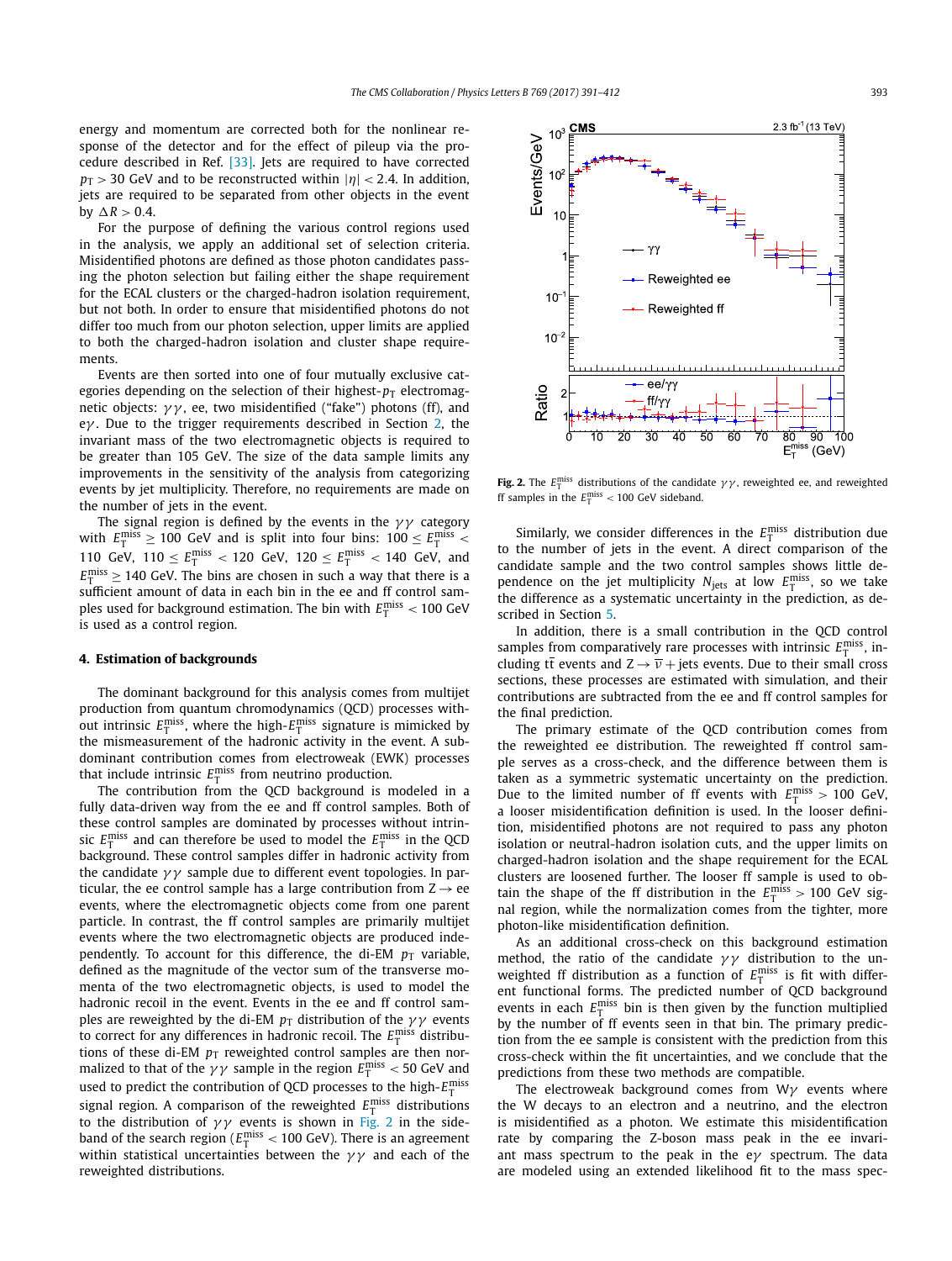| $E_{\rm T}^{\rm miss}$ bin (GeV)                    | Di-EM $p_T$<br>reweighting | Jet multiplicity<br>reweighting | Shape difference<br>between ee and ff | Statistical uncertainty<br>of ee sample |
|-----------------------------------------------------|----------------------------|---------------------------------|---------------------------------------|-----------------------------------------|
| $100 \le E_{\rm T}^{\rm miss} < 110$                | 15%                        | 34%                             | 18%                                   | 31%                                     |
| $110 \le \textit{E}_{\text{T}}^{\text{miss}} < 120$ | 17%                        | 15%                             | 12%                                   | 33%                                     |
| $120 \le E_{\rm T}^{\rm miss} < 140$                | 33%                        | 29%                             | 14%                                   | 42%                                     |
| $E_{\rm T}^{\rm miss} > 140$                        | 39%                        | 20%                             | 150%                                  | 71%                                     |

<span id="page-3-0"></span>**Table 1** Systematic uncertainties from the QCD background estimation.

trum for the signal plus background hypothesis. The misidentification rate  $f_{e\rightarrow\gamma}$  is then computed from the signal events as  $f_{e\rightarrow\gamma} = N_{e\gamma}/(2N_{ee} + N_{e\gamma}) = (2.13 \pm 0.21)\%$ . This rate is used to compute a scaling factor  $f_{e\rightarrow \gamma}/(1 - f_{e\rightarrow \gamma})$ , which is then applied to the sample of e $\gamma$  events with  $E_{\text{T}}^{\text{miss}} > 100$  GeV to obtain an estimate of the electroweak background in the signal region.

#### **5. Sources of systematic uncertainty**

We evaluate systematic uncertainties from each of the background predictions, the signal efficiency, and the integrated luminosity. For each source of uncertainty, we give the uncertainty value and describe the method used for its estimation.

The largest systematic uncertainties come from the QCD background estimation method. We consider three sources of systematic uncertainty from the QCD background estimate: the di-EM  $p_T$ reweighting, the jet multiplicity dependence, and the  $E_{\rm T}^{\rm miss}$  shape difference between the ee and ff control samples. The magnitudes of these uncertainties for each of the  $E_{\text{T}}^{\text{miss}}$  bins in the signal region are shown in Table 1.

The uncertainty from di-EM  $p_T$  reweighting is estimated from the distributions of the di-EM  $p_T$  ratio in simulated pseudoexperiments, allowing the ratio to vary bin by bin according to a Gaussian distribution with a standard deviation computed from the statistical uncertainty of unweighted events in the bin. The *E*miss T distribution of the ee control sample is then reweighted by each of these distributions, and the standard deviation is determined for the prediction. The magnitude of this uncertainty ranges from 15% to 39%.

The effect of the difference in the  $E_{\text{T}}^{\text{miss}}$  distribution as a function of the jet multiplicity is determined directly by taking the difference between the ee estimate with di-EM  $p_T$  and  $N_{\text{jets}}$ reweighting and with di-EM  $p_T$  reweighting alone. The resulting systematic uncertainty ranges from 15% to 34% in the four signal  $E_{\rm T}^{\rm miss}$  bins. The shape uncertainty of the ee control sample is determined by fitting the high- $E_{\text{T}}^{\text{miss}}$  tails of the ee and ff samples to the empirical three-parameter function  $dN/dE_T^{\text{miss}} =$  $(E_T^{\text{miss}})^{p_0}e^{p_1(E_T^{\text{miss}})^{p_2}}$ . The systematic uncertainty in the shape is symmetric and taken to be the fractional difference in each  $E_{\rm T}^{\rm miss}$ bin between these fitted functions. This yields a systematic effect between 12% and 18% in the lower three  $E_{\rm T}^{\rm miss}$  signal bins, and a systematic effect of 150% in the final bin that covers  $E_{\rm T}^{\rm miss}$  above 140 GeV.

The main source of uncertainty in the electroweak background estimate comes from the uncertainty in the extended likelihood fit used to calculate the misidentification rate. This is computed by shifting the rate up and down by its uncertainty and scaling the *E*<sup>miss</sup> distribution of the eγ control sample by the altered rates. The difference between the estimates from the two shifted misidentification rates gives the systematic uncertainty in the rate of electroweak events. Because this represents an uncertainty in the overall normalization, it is constant across  $E_{\textrm{T}}^{\textrm{miss}}$  bins. The uncertainty is a constant 19% across the  $E_{\rm T}^{\rm miss}$  bins.



**Fig. 3.** Measured  $E_T^{\text{miss}}$  distribution in comparison with the background prediction. The four bins with  $E_T^{\text{miss}} \geq 100$  GeV constitute the signal region, and the  $E_T^{\text{miss}}$ 100 GeV bins serve mainly to normalize the background. The systematic uncertainty on the background prediction and the ratio of the data to the prediction are also shown. The last bin includes all events with  $E_T^{\text{miss}} \ge 140$  GeV, but for normalization by bin width, the bin is taken to be from  $140 \le E_T^{\text{miss}} < 300$  GeV. The distributions for two signal model points are overlaid for comparison.

The signal efficiency uncertainties are related to the statistical uncertainty from the finite size of the T5gg and T6gg signal samples (0–16%), knowledge of the jet energy scale (0–23% depending on the  $\tilde{g}$ - $\tilde{\chi}^0$  mass difference), parton distribution function uncertainties (13–22% depending on the signal point), and photon identification and reconstruction efficiencies (2%). The uncertainty related to the integrated luminosity of the data sample is 2.7% [\[34\].](#page-5-0)

#### **6. Results**

The measured  $E_{\text{T}}^{\text{miss}}$  distribution and corresponding background predictions are shown in Fig. 3. The expected number of events from the QCD and EWK backgrounds, as well as the total number of expected and observed events, are shown in [Table 2](#page-4-0) for each bin in the signal region. We observe 9 events total in the signal region, compared to an expected background of 7*.*2±2*.*5 events. The number of events in the signal region agrees with the background estimate within the uncertainties.

We determine 95% confidence level (CL) upper limits on gluino pair and squark pair production cross sections using the modified frequentist  $CL<sub>s</sub>$  method [\[35,36\]](#page-5-0) based on a log-likelihood test statistic that compares the likelihood of the SM-only hypothesis to the likelihood of the presence of a signal in addition to the SM contributions. The likelihood function is constructed from the background and signal  $E_T^{\text{miss}}$  distributions across the four bins described in Section [3.](#page-1-0) The systematic uncertainties described in Sec-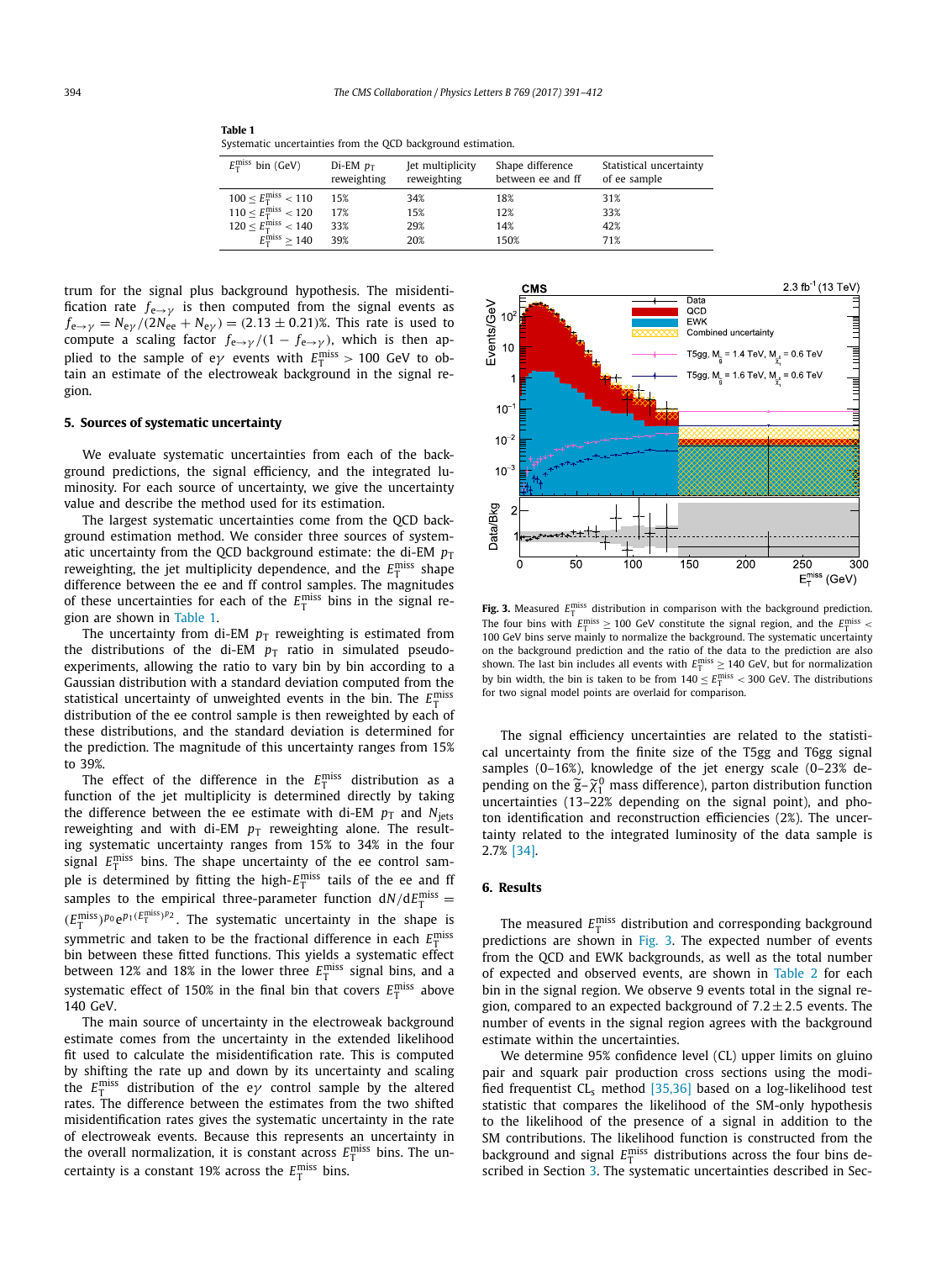#### <span id="page-4-0"></span>**Table 2**

Numbers of expected and observed events in the signal region. The last row shows the total number of expected and observed events in the inclusive bin  $E_{\text{T}}^{\text{miss}} \ge 100$  GeV. The expected numbers of events for two T5gg mass points are also shown. For Signal A,  $M_{\widetilde{g}} = 1400$  GeV and  $M_{\widetilde{\chi}_1^0} = 600$  GeV. For Signal B,  $M_{\tilde{g}} = 1600$  GeV and  $M_{\tilde{\chi}_1^0} = 600$  GeV. The uncertainties include all of the systematic uncertainties described in Section [5.](#page-3-0)

| $E_{\rm T}^{\rm miss}$ bin (GeV)                                            | QCD | EWK                         | Total background Signal A |                 | Signal B        | Observed       |
|-----------------------------------------------------------------------------|-----|-----------------------------|---------------------------|-----------------|-----------------|----------------|
| $100 \le E_{\rm T}^{\rm miss} < 110$ $1.9 \pm 1.0$                          |     | $0.4 \pm 0.1$ $2.3 \pm 1.0$ |                           | $0.12{\pm}0.01$ | $0.04{\pm}0.01$ | $\overline{4}$ |
| $110 \le E_T^{\text{miss}} < 120$ $1.5 \pm 0.6$ $0.3 \pm 0.1$ $1.8 \pm 0.6$ |     |                             |                           | $0.13 \pm 0.02$ | $0.04{\pm}0.01$ | $\overline{2}$ |
| $120 \le E_T^{\text{miss}} < 140$ $1.0 \pm 0.6$ $0.5 \pm 0.2$ $1.5 \pm 0.6$ |     |                             |                           | $0.31 \pm 0.04$ | $0.08{\pm}0.01$ | $\overline{2}$ |
| $E_{\rm T}^{\rm miss} \ge 140$ 0.6±2.2 1.0±0.3                              |     |                             | $1.6 \pm 2.2$             | $13.0 \pm 0.7$  | $4.4 \pm 0.2$   |                |
| $E_{\rm T}^{\rm miss} \ge 100$ 5.0±2.5 2.2±0.3 7.2±2.5                      |     |                             |                           | $13.6 \pm 0.7$  | $4.6 \pm 0.2$   | 9              |



**Fig. 4.** The 95% CL upper limits on the gluino (top) and squark (bottom) pair production cross sections as a function of neutralino versus gluino (squark) mass. The contours show the observed and median expected exclusions assuming the NLO+NLL cross sections, with their one standard deviation uncertainties. The limit curves terminate at the centers of the bins used to sample the cross section.

tion [5](#page-3-0) are included in the test statistic as nuisance parameters, with log-normal probability distributions.

In Fig. 4 we present 95% CL upper limits on the cross section as a function of the mass pair values for the two models considered in this analysis,  $M_{\widetilde{\chi}_1^0}$  versus  $M_{\widetilde{\chi}}$  and  $M_{\widetilde{\chi}_1^0}$  versus  $M_{\widetilde{q}}$  for gluino pair and squark pair production, respectively. From the NLO+NLL predicted cross sections and their uncertainties we derive contours representing lower limits in the SUSY mass plane. We also show expected limit contours based on the expected experimental cross section limits and their uncertainties. For typical values of the neutralino mass, we expect to exclude gluino masses up to 1.60 TeV and squark masses up to 1.35 TeV, and we observe exclusions of 1.65 and 1.37 TeV respectively. The excluded mass ranges for gluino pair production have been improved by approximately 300 GeV with respect to previous searches performed at  $\sqrt{s} = 8$  TeV [\[15,](#page-5-0) [16\].](#page-5-0) The observed exclusions are consistent with the results of the ATLAS analysis performed at  $\sqrt{s}$  = 13 TeV [\[17\].](#page-5-0)

#### **7. Summary**

A search is performed for supersymmetry with general gauge mediation in proton–proton collisions yielding events with two photons and large missing transverse energy. The data were collected at a center-of-mass energy of 13 TeV with the CMS detector in 2015, and correspond to an integrated luminosity of 2.3  $fb^{-1}$ .

The data are interpreted in the context of two simplified SUSY models with gauge-mediated supersymmetry breaking, one assuming gluino pair production and the second assuming squark pair production. In both models, the branching fraction of the NLSP neutralino to decay to a gravitino and a photon is assumed to be unity. Using background estimation methods based on control samples in data, limits are determined on the gluino and squark pair production cross sections, and those limits are used together with NLO+NLL cross section calculations to constrain the masses of gluinos, squarks, and neutralinos. Gluino masses below 1.65 TeV and squark masses below 1.37 TeV are excluded at a 95% confidence level. This represents an improvement of approximately 300 GeV with respect to previous analyses performed at a centerof-mass energy of 8 TeV [\[15,16\]](#page-5-0) and is consistent with the results of the ATLAS analysis performed at a center-of-mass energy of 13 TeV [\[17\].](#page-5-0)

#### **Acknowledgements**

We congratulate our colleagues in the CERN accelerator departments for the excellent performance of the LHC and thank the technical and administrative staffs at CERN and at other CMS institutes for their contributions to the success of the CMS effort. In addition, we gratefully acknowledge the computing centres and personnel of the Worldwide LHC Computing Grid for delivering so effectively the computing infrastructure essential to our analyses. Finally, we acknowledge the enduring support for the construction and operation of the LHC and the CMS detector provided by the following funding agencies: BMWFW and FWF (Austria); FNRS and FWO (Belgium); CNPq, CAPES, FAPERJ, and FAPESP (Brazil); MES (Bulgaria); CERN; CAS, MoST, and NSFC (China); COLCIENCIAS (Colombia); MSES and CSF (Croatia); RPF (Cyprus); SENESCYT (Ecuador); MoER, ERC IUT, and ERDF (Estonia); Academy of Finland, MEC, and HIP (Finland); CEA and CNRS/IN2P3 (France); BMBF, DFG, and HGF (Germany); GSRT (Greece); OTKA and NIH (Hungary); DAE and DST (India); IPM (Iran); SFI (Ireland); INFN (Italy); MSIP and NRF (Republic of Korea); LAS (Lithuania); MOE and UM (Malaysia); BUAP, CINVESTAV, CONACYT, LNS, SEP, and UASLP-FAI (Mexico); MBIE (New Zealand); PAEC (Pakistan); MSHE and NSC (Poland); FCT (Portugal); JINR (Dubna); MON, RosAtom,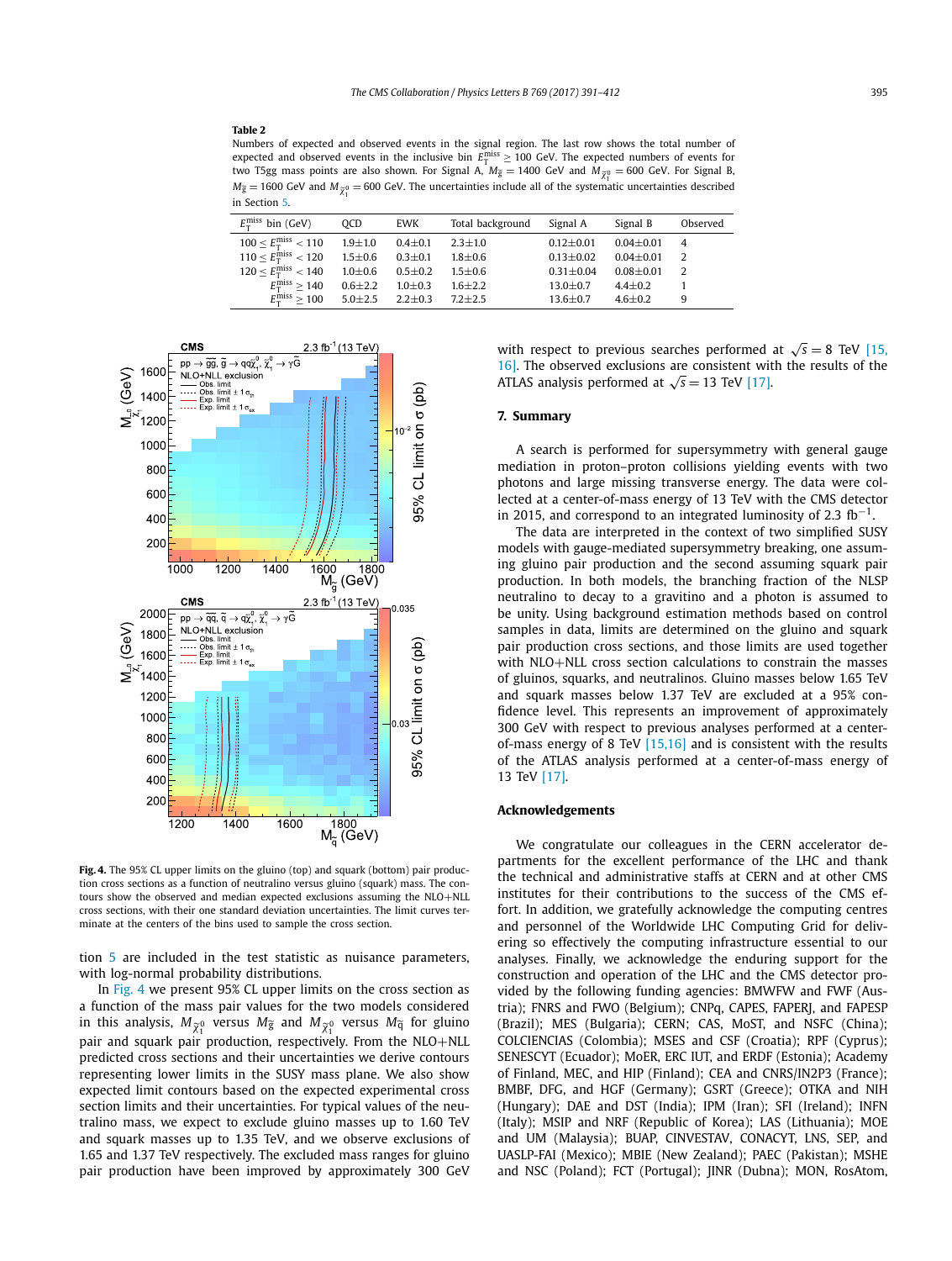<span id="page-5-0"></span>RAS, and RFBR (Russia); MESTD (Serbia); SEIDI and CPAN (Spain); Swiss Funding Agencies (Switzerland); MST (Taipei); ThEPCenter, IPST, STAR, and NSTDA (Thailand); TUBITAK and TAEK (Turkey); NASU and SFFR (Ukraine); STFC (United Kingdom); DOE and NSF  $(IISA)$ 

Individuals have received support from the Marie-Curie programme and the European Research Council and EPLANET (European Union); the Leventis Foundation; the A.P. Sloan Foundation; the Alexander von Humboldt Foundation; the Belgian Federal Science Policy Office; the Fonds pour la Formation à la Recherche dans l'Industrie et dans l'Agriculture (FRIA-Belgium); the Agentschap voor Innovatie door Wetenschap en Technologie (IWT-Belgium); the Ministry of Education, Youth and Sports (MEYS) of the Czech Republic; the Council of Science and Industrial Research, India; the HOMING PLUS programme of the Foundation for Polish Science, cofinanced from European Union, Regional Development Fund, the Mobility Plus programme of the Ministry of Science and Higher Education, the National Science Center (Poland), contracts Harmonia 2014/14/M/ST2/00428, Opus 2013/11/B/ST2/04202, 2014/13/B/ST2/02543 and 2014/15/B/ST2/ 03998, Sonata-bis 2012/07/E/ST2/01406; the Thalis and Aristeia programmes cofinanced by EU-ESF and the Greek NSRF; the National Priorities Research Program by Qatar National Research Fund; the Programa Clarín-COFUND del Principado de Asturias; the Rachadapisek Sompot Fund for Postdoctoral Fellowship, Chulalongkorn University and the Chulalongkorn Academic into Its 2nd Century Project Advancement Project (Thailand); and the Welch Foundation, contract C-1845.

#### **References**

- [1] C.R. Nappi, B.A. Ovrut, Supersymmetric extension of the  $su(3)\times su(2)\times u(1)$ model, Phys. Lett. B 113 (1982) 175, [http://dx.doi.org/10.1016/0370-](http://dx.doi.org/10.1016/0370-2693(82)90418-X) [2693\(82\)90418-X.](http://dx.doi.org/10.1016/0370-2693(82)90418-X)
- [2] M. Dine, W. Fischler, A phenomenological model of particle physics based on supersymmetry, Phys. Lett. B 110 (1982) 227, [http://dx.doi.org/10.1016/0370-](http://dx.doi.org/10.1016/0370-2693(82)91241-2) [2693\(82\)91241-2](http://dx.doi.org/10.1016/0370-2693(82)91241-2).
- [3] L. Alvarez-Gaumé, M. Claudson, M.B. Wise, Low-energy supersymmetry, Nucl. Phys. B 207 (1982) 96, [http://dx.doi.org/10.1016/0550-3213\(82\)90138-9](http://dx.doi.org/10.1016/0550-3213(82)90138-9).
- [4] M. Dine, A.E. Nelson, Dynamical supersymmetry breaking at low-energies, Phys. Rev. D 48 (1993) 1277, [http://dx.doi.org/10.1103/PhysRevD.48.1277,](http://dx.doi.org/10.1103/PhysRevD.48.1277) arXiv: hep-ph/9303230.
- [5] M. Dine, A.E. Nelson, Y. Shirman, Low-energy dynamical supersymmetry breaking simplified, Phys. Rev. D 51 (1995) 1362, [http://dx.doi.org/10.1103/](http://dx.doi.org/10.1103/PhysRevD.51.1362) [PhysRevD.51.1362](http://dx.doi.org/10.1103/PhysRevD.51.1362), arXiv:hep-ph/9408384.
- [6] M. Dine, A.E. Nelson, Y. Nir, Y. Shirman, New tools for low-energy dynamical supersymmetry breaking, Phys. Rev. D 53 (1996) 2658, [http://dx.doi.org/](http://dx.doi.org/10.1103/PhysRevD.53.2658) [10.1103/PhysRevD.53.2658](http://dx.doi.org/10.1103/PhysRevD.53.2658), arXiv:hep-ph/9507378.
- [7] S. Dimopoulos, G.F. Giudice, A. Pomarol, Dark matter in theories of gaugemediated supersymmetry breaking, Phys. Lett. B 389 (1996) 37, [http://](http://dx.doi.org/10.1016/S0370-2693(96)01241-5) [dx.doi.org/10.1016/S0370-2693\(96\)01241-5](http://dx.doi.org/10.1016/S0370-2693(96)01241-5), arXiv:hep-ph/9607225.
- [8] S.P. Martin, Generalized messengers of supersymmetry breaking and the sparticle mass spectrum, Phys. Rev. D 55 (1997) 3177, [http://dx.doi.org/10.1103/](http://dx.doi.org/10.1103/PhysRevD.55.3177) [PhysRevD.55.3177](http://dx.doi.org/10.1103/PhysRevD.55.3177), arXiv:hep-ph/9608224.
- [9] E. Poppitz, S.P. Trivedi, Some remarks on gauge-mediated supersymmetry breaking, Phys. Lett. B 401 (1997) 38, [http://dx.doi.org/10.1016/S0370-](http://dx.doi.org/10.1016/S0370-2693(97)00367-5) [2693\(97\)00367-5](http://dx.doi.org/10.1016/S0370-2693(97)00367-5), arXiv:hep-ph/9703246.
- [10] P. Meade, N. Seiberg, D. Shih, General gauge mediation, Prog. Theor. Phys. Suppl. 177 (2009) 143, [http://dx.doi.org/10.1143/PTPS.177.143,](http://dx.doi.org/10.1143/PTPS.177.143) arXiv:0801.3278.
- [11] M. Buican, P. Meade, N. Seiberg, D. Shih, Exploring general gauge mediation, J. High Energy Phys. 03 (2009) 016, [http://dx.doi.org/10.1088/1126-6708/](http://dx.doi.org/10.1088/1126-6708/2009/03/016) [2009/03/016](http://dx.doi.org/10.1088/1126-6708/2009/03/016), arXiv:0812.3668.
- [12] S. Abel, M.J. Dolan, J. Jaeckel, V.V. Khoze, Phenomenology of pure general gauge mediation, J. High Energy Phys. 12 (2009) 001, [http://dx.doi.org/10.1088/1126-](http://dx.doi.org/10.1088/1126-6708/2009/12/001) [6708/2009/12/001](http://dx.doi.org/10.1088/1126-6708/2009/12/001), arXiv:0910.2674.
- [13] L.M. Carpenter, M. Dine, G. Festuccia, J.D. Mason, Implementing general gauge mediation, Phys. Rev. D 79 (2009) 035002, [http://dx.doi.org/10.1103/](http://dx.doi.org/10.1103/PhysRevD.79.035002) [PhysRevD.79.035002,](http://dx.doi.org/10.1103/PhysRevD.79.035002) arXiv:0805.2944.
- [14] T.T. Dumitrescu, Z. Komargodski, N. Seiberg, D. Shih, General messenger gauge mediation, J. High Energy Phys. 05 (2010) 96, [http://dx.doi.org/10.1007/](http://dx.doi.org/10.1007/JHEP05(2010)096) [JHEP05\(2010\)096](http://dx.doi.org/10.1007/JHEP05(2010)096), arXiv:1003.2661.
- [15] ATLAS Collaboration, Search for photonic signatures of gauge-mediated supersymmetry in 8 TeV *pp* collisions with the ATLAS detector, Phys. Rev. D 92 (2015) 072001, [http://dx.doi.org/10.1103/PhysRevD.92.072001,](http://dx.doi.org/10.1103/PhysRevD.92.072001) arXiv: 1507.05493.
- [16] CMS Collaboration, Search for supersymmetry with photons in *pp* collisions at  $\sqrt{s}$  = 8 TeV, Phys. Rev. D 92 (2015) 072006, [http://dx.doi.org/10.1103/](http://dx.doi.org/10.1103/PhysRevD.92.072006) [PhysRevD.92.072006,](http://dx.doi.org/10.1103/PhysRevD.92.072006) arXiv:1507.02898.
- [17] ATLAS Collaboration, Search for supersymmetry in a final state containing two photons and missing transverse momentum in  $\sqrt{s} = 13$  TeV *pp* collisions at the LHC using the ATLAS detector, Eur. Phys. J. C 76 (2016) 517, <http://dx.doi.org/10.1140/epjc/s10052-016-4344-x>, arXiv:1606.09150.
- [18] CMS Collaboration, Interpretation of searches for supersymmetry with simplified models, Phys. Rev. D 88 (2013) 052017, [http://dx.doi.org/10.1103/](http://dx.doi.org/10.1103/PhysRevD.88.052017) [PhysRevD.88.052017.](http://dx.doi.org/10.1103/PhysRevD.88.052017)
- [19] CMS Collaboration, The CMS experiment at the CERN LHC, J. Instrum. 3 (2008) S08004, <http://dx.doi.org/10.1088/1748-0221/3/08/S08004>.
- [20] J. Alwall, R. Frederix, S. Frixione, V. Hirschi, F. Maltoni, O. Mattelaer, H.S. Shao, T. Stelzer, P. Torrielli, M. Zaro, The automated computation of treelevel and next-to-leading order differential cross sections, and their matching to parton shower simulations, J. High Energy Phys. 07 (2014) 079, [http://dx.doi.org/10.1007/JHEP07\(2014\)079](http://dx.doi.org/10.1007/JHEP07(2014)079), arXiv:1405.0301.
- [21] T. Sjöstrand, S. Mrenna, P.Z. Skands, A brief introduction to PYTHIA 8.1, Comput. Phys. Commun. 178 (2008) 852, <http://dx.doi.org/10.1016/j.cpc.2008.01.036>, arXiv:0710.3820.
- [22] R.D. Ball, et al., NNPDF, Parton distributions for the LHC Run II, J. High Energy Phys. 04 (2015) 040, [http://dx.doi.org/10.1007/JHEP04\(2015\)040,](http://dx.doi.org/10.1007/JHEP04(2015)040) arXiv: 1410.8849.
- [23] S. Agostinelli, et al., GEANT4, GEANT4-a simulation toolkit, Nucl. Instrum. Methods A 506 (2003) 250, [http://dx.doi.org/10.1016/S0168-9002\(03\)01368-8](http://dx.doi.org/10.1016/S0168-9002(03)01368-8).
- [24] CMS Collaboration, The fast simulation of the CMS detector at LHC, J. Phys. Conf. Ser. 331 (2011) 032049, [http://dx.doi.org/10.1088/1742-6596/331/](http://dx.doi.org/10.1088/1742-6596/331/3/032049) [3/032049.](http://dx.doi.org/10.1088/1742-6596/331/3/032049)
- [25] A. Kulesza, L. Motyka, Soft gluon resummation for the production of gluinogluino and squark–antisquark pairs at the LHC, Phys. Rev. D 80 (2009) 095004, <http://dx.doi.org/10.1103/PhysRevD.80.095004>, arXiv:0905.4749.
- [26] W. Beenakker, S. Brensing, M. Krämer, A. Kulesza, E. Laenen, I. Niessen, Softgluon resummation for squark and gluino hadroproduction, J. High Energy Phys. 12 (2009) 041, <http://dx.doi.org/10.1088/1126-6708/2009/12/041>, arXiv: 0909.4418.
- [27] C. Borschensky, M. Krämer, A. Kulesza, M. Mangano, S. Padhi, T. Plehn, X. Portell, Squark and gluino production cross sections in *pp* collisions at  $\sqrt{s}$  = 13, 14, 33 and 100 TeV, Eur. Phys. J. C 74 (2014) 3174, [http://dx.doi.org/](http://dx.doi.org/10.1140/epjc/s10052-014-3174-y) [10.1140/epjc/s10052-014-3174-y](http://dx.doi.org/10.1140/epjc/s10052-014-3174-y), arXiv:1407.5066.
- [28] CMS Collaboration, Particle–flow event reconstruction in CMS and performance for jets, taus, and  $E_{\text{T}}^{\text{miss}}$ , CMS Physics Analysis Summary CMS-PAS-PFT-09-001, 2009. URL: <http://cdsweb.cern.ch/record/1194487>.
- [29] CMS Collaboration, Commissioning of the particle-flow event reconstruction with the first LHC collisions recorded in the CMS detector, CMS Physics Analysis Summary CMS-PAS-PFT-10-001, 2010. URL: [http://cdsweb.cern.ch/](http://cdsweb.cern.ch/record/1247373) [record/1247373](http://cdsweb.cern.ch/record/1247373).
- [30] CMS Collaboration, Performance of photon reconstruction and identification with the CMS detector in proton–proton collisions at  $\sqrt{s} = 8$  TeV, J. Instrum. 10 (2015) P08010, <http://dx.doi.org/10.1088/1748-0221/10/08/P08010>, arXiv:1502.02702.
- [31] CMS Collaboration, Performance of CMS muon reconstruction in pp collision events at <sup>√</sup>*<sup>s</sup>* <sup>=</sup> 7 TeV, J. Instrum. <sup>7</sup> (2012) P10002, [http://dx.doi.org/10.1088/](http://dx.doi.org/10.1088/1748-0221/7/10/P10002) [1748-0221/7/10/P10002](http://dx.doi.org/10.1088/1748-0221/7/10/P10002), arXiv:1206.4071.
- [32] M. Cacciari, G.P. Salam, G. Soyez, The anti-*kt* jet clustering algorithm, J. High Energy Phys. 04 (2008) 063, <http://dx.doi.org/10.1088/1126-6708/2008/04/063>, arXiv:0802.1189.
- [33] CMS Collaboration, Determination of jet energy calibration and transverse momentum resolution in CMS, J. Instrum. 6 (2011) P11002, [http://dx.doi.org/](http://dx.doi.org/10.1088/1748-0221/6/11/P11002) [10.1088/1748-0221/6/11/P11002.](http://dx.doi.org/10.1088/1748-0221/6/11/P11002)
- [34] CMS Collaboration, CMS luminosity measurement for the 2015 data taking period, CMS Physics Analysis Summary CMS-PAS-LUM-15–001, 2016. URL: [https://cds.cern.ch/record/2138682.](https://cds.cern.ch/record/2138682)
- [35] T. Junk, Confidence level computation for combining searches with small statistics, Nucl. Instrum. Methods A 434 (1999) 435, [http://dx.doi.org/10.1016/](http://dx.doi.org/10.1016/S0168-9002(99)00498-2) [S0168-9002\(99\)00498-2,](http://dx.doi.org/10.1016/S0168-9002(99)00498-2) arXiv:hep-ex/9902006.
- [36] A.L. Read, Presentation of search results: the *C Ls* technique, J. Phys. G 28 (2002) 2693, [http://dx.doi.org/10.1088/0954-3899/28/10/313,](http://dx.doi.org/10.1088/0954-3899/28/10/313) from the workshop Advanced Statistical Techniques in Particle Physics, in: Proceedings, Conference, Durham, UK, March 18–22, 2002.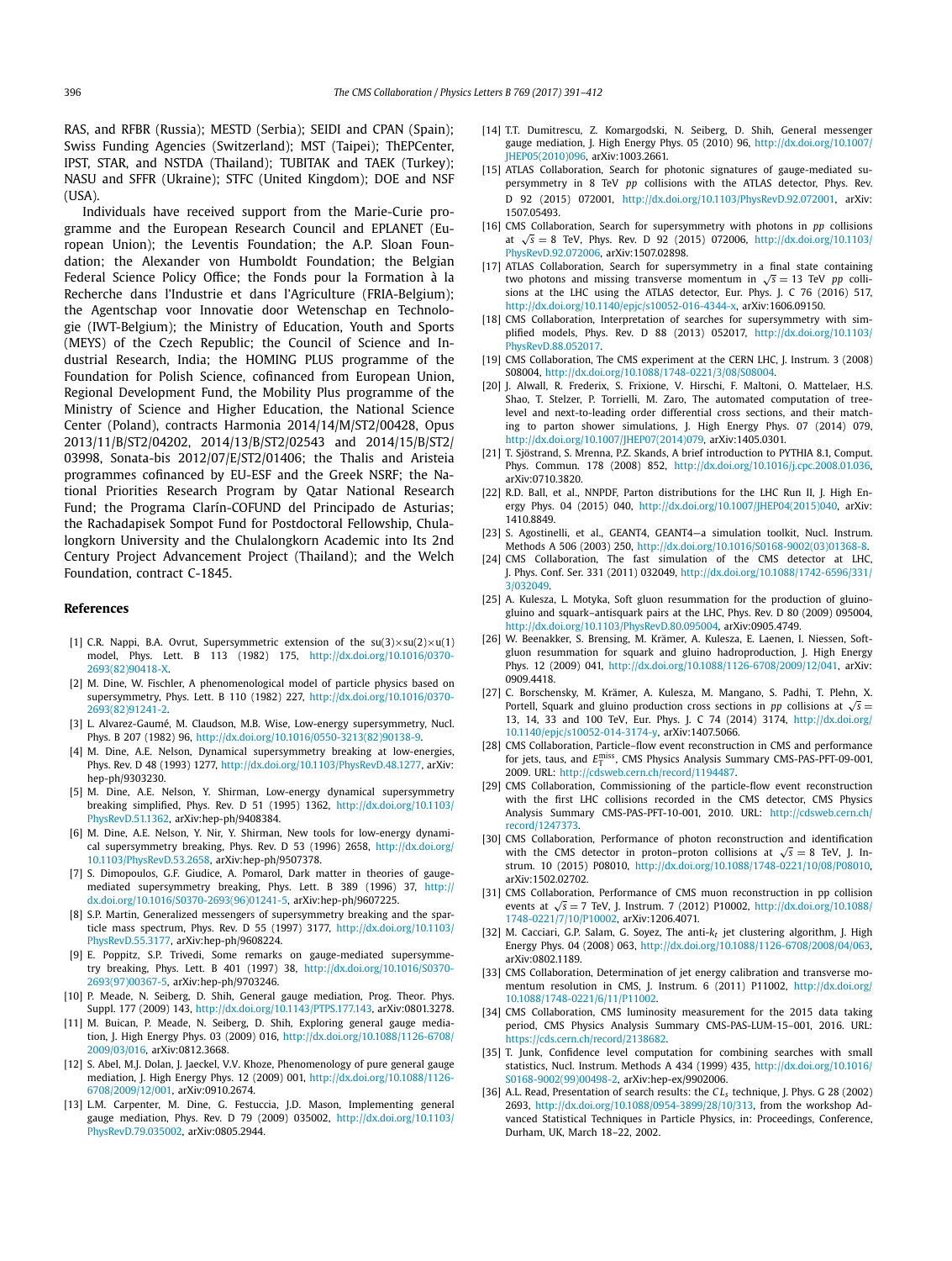#### <span id="page-6-0"></span>**The CMS Collaboration**

### V. Khachatryan, A.M. Sirunyan, A. Tumasyan

*Yerevan Physics Institute, Yerevan, Armenia*

W. Adam, E. Asilar, T. Bergauer, J. Brandstetter, E. Brondolin, M. Dragicevic, J. Erö, M. Flechl, M. Friedl, R. Frühwirth <sup>1</sup>, V.M. Ghete, C. Hartl, N. Hörmann, J. Hrubec, M. Jeitler <sup>1</sup>, A. König, I. Krätschmer, D. Liko, T. Matsushita, I. Mikulec, D. Rabady, N. Rad, B. Rahbaran, H. Rohringer, J. Schieck<sup>1</sup>, J. Strauss, W. Waltenberger, C.-E. Wulz<sup>[1](#page-20-0)</sup>

*Institut für Hochenergiephysik, Wien, Austria*

V. Mossolov, N. Shumeiko, J. Suarez Gonzalez

*National Centre for Particle and High Energy Physics, Minsk, Belarus*

S. Alderweireldt, E.A. De Wolf, X. Janssen, J. Lauwers, M. Van De Klundert, H. Van Haevermaet, P. Van Mechelen, N. Van Remortel, A. Van Spilbeeck

*Universiteit Antwerpen, Antwerpen, Belgium*

S. Abu Zeid, F. Blekman, J. D'Hondt, N. Daci, I. De Bruyn, K. Deroover, N. Heracleous, S. Lowette, S. Moortgat, L. Moreels, A. Olbrechts, Q. Python, S. Tavernier, W. Van Doninck, P. Van Mulders, I. Van Parijs

*Vrije Universiteit Brussel, Brussel, Belgium*

H. Brun, C. Caillol, B. Clerbaux, G. De Lentdecker, H. Delannoy, G. Fasanella, L. Favart, R. Goldouzian, A. Grebenyuk, G. Karapostoli, T. Lenzi, A. Léonard, J. Luetic, T. Maerschalk, A. Marinov, A. Randle-conde, T. Seva, C. Vander Velde, P. Vanlaer, R. Yonamine, F. Zenoni, F. Zhang  $^2$  $^2$ 

*Université Libre de Bruxelles, Bruxelles, Belgium*

A. Cimmino, T. Cornelis, D. Dobur, A. Fagot, G. Garcia, M. Gul, D. Poyraz, S. Salva, R. Schöfbeck, A. Sharma, M. Tytgat, W. Van Driessche, E. Yazgan, N. Zaganidis

*Ghent University, Ghent, Belgium*

H. Bakhshiansohi, C. Beluffi<sup>3</sup>, O. Bondu, S. Brochet, G. Bruno, A. Caudron, S. De Visscher, C. Delaere, M. Delcourt, B. Francois, A. Giammanco, A. Jafari, P. Jez, M. Komm, V. Lemaitre, A. Magitteri, A. Mertens, M. Musich, C. Nuttens, K. Piotrzkowski, L. Quertenmont, M. Selvaggi, M. Vidal Marono, S. Wertz

*Université Catholique de Louvain, Louvain-la-Neuve, Belgium*

### N. Beliy

*Université de Mons, Mons, Belgium*

W.L. Aldá Júnior, F.L. Alves, G.A. Alves, L. Brito, C. Hensel, A. Moraes, M.E. Pol, P. Rebello Teles

*Centro Brasileiro de Pesquisas Fisicas, Rio de Janeiro, Brazil*

E. Belchior Batista Das Chagas, W. Carvalho, J. Chinellato<sup>[4](#page-20-0)</sup>, A. Custódio, E.M. Da Costa, G.G. Da Silveira<sup>5</sup>, D. De Jesus Damiao, C. De Oliveira Martins, S. Fonseca De Souza, L.M. Huertas Guativa, H. Malbouisson, D. Matos Figueiredo, C. Mora Herrera, L. Mundim, H. Nogima, W.L. Prado Da Silva, A. Santoro,

A. Sznajder, E.J. Tonelli Manganote<sup>4</sup>, A. Vilela Pereira

*Universidade do Estado do Rio de Janeiro, Rio de Janeiro, Brazil*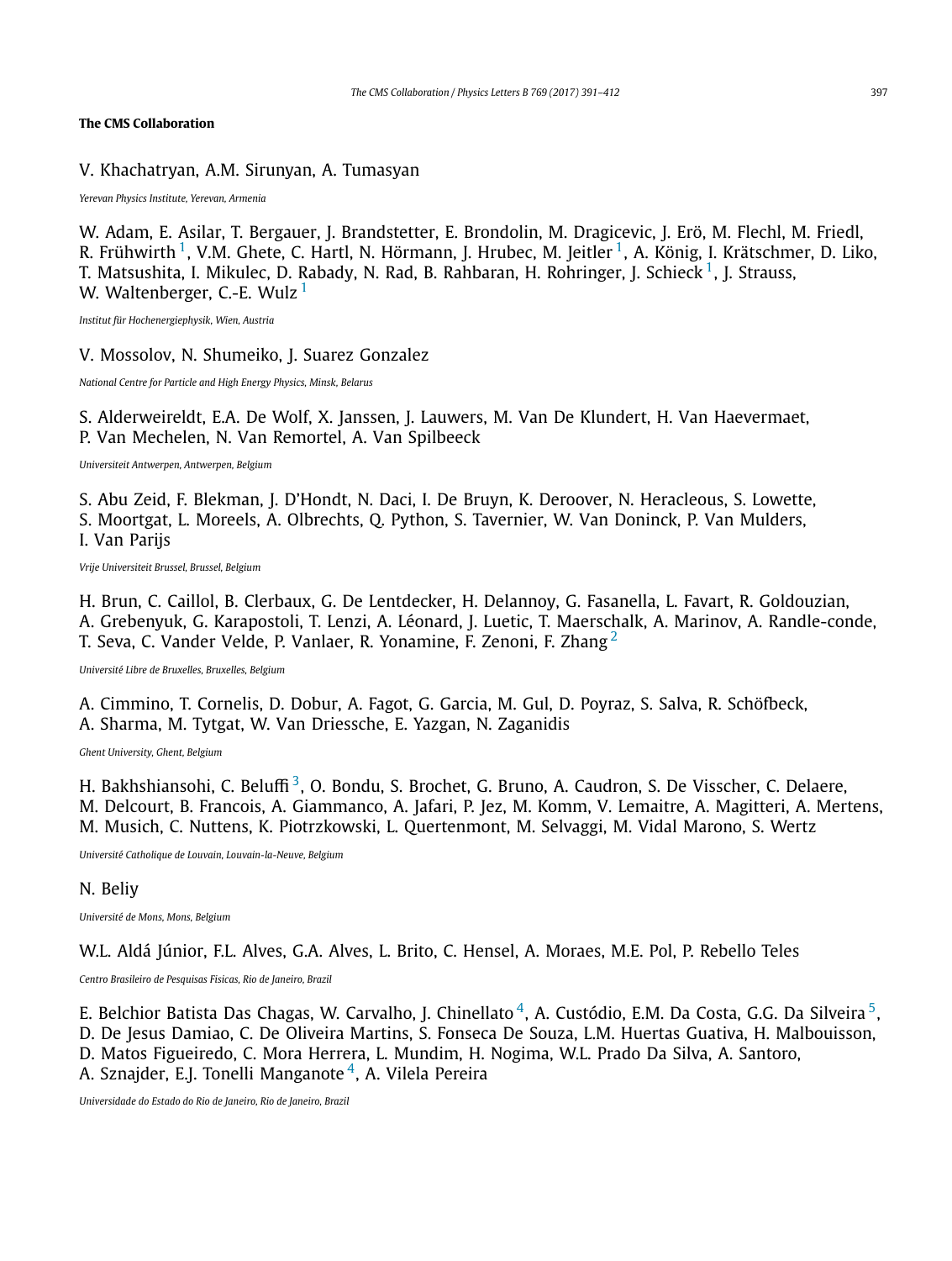S. Ahuja<sup>a</sup>, C.A. Bernardes <sup>b</sup>, S. Dogra<sup>a</sup>, T.R. Fernandez Perez Tomei<sup>a</sup>, E.M. Gregores <sup>b</sup>, P.G. Mercadante <sup>b</sup>, C.S. Moon<sup>a</sup>, S.F. Novaes<sup>a</sup>, Sandra S. Padula<sup>a</sup>, D. Romero Abad <sup>b</sup>, J.C. Ruiz Vargas

<sup>a</sup> *Universidade Estadual Paulista, São Paulo, Brazil* <sup>b</sup> *Universidade Federal do ABC, São Paulo, Brazil*

### A. Aleksandrov, R. Hadjiiska, P. Iaydjiev, M. Rodozov, S. Stoykova, G. Sultanov, M. Vutova

*Institute for Nuclear Research and Nuclear Energy, Sofia, Bulgaria*

#### A. Dimitrov, I. Glushkov, L. Litov, B. Pavlov, P. Petkov

*University of Sofia, Sofia, Bulgaria*

W. Fang<sup>[6](#page-20-0)</sup>

*Beihang University, Beijing, China*

M. Ahmad, J.G. Bian, G.M. Chen, H.S. Chen, M. Chen, Y. Chen<sup>7</sup>, T. Cheng, C.H. Jiang, D. Leggat, Z. Liu, F. Romeo, S.M. Shaheen, A. Spiezia, J. Tao, C. Wang, Z. Wang, H. Zhang, J. Zhao

*Institute of High Energy Physics, Beijing, China*

#### Y. Ban, G. Chen, Q. Li, S. Liu, Y. Mao, S.J. Qian, D. Wang, Z. Xu

*State Key Laboratory of Nuclear Physics and Technology, Peking University, Beijing, China*

### C. Avila, A. Cabrera, L.F. Chaparro Sierra, C. Florez, J.P. Gomez, C.F. González Hernández, J.D. Ruiz Alvarez, J.C. Sanabria

*Universidad de Los Andes, Bogota, Colombia*

#### N. Godinovic, D. Lelas, I. Puljak, P.M. Ribeiro Cipriano, T. Sculac

*University of Split, Faculty of Electrical Engineering, Mechanical Engineering and Naval Architecture, Split, Croatia*

### Z. Antunovic, M. Kovac

*University of Split, Faculty of Science, Split, Croatia*

#### V. Brigljevic, D. Ferencek, K. Kadija, S. Micanovic, L. Sudic, T. Susa

*Institute Rudjer Boskovic, Zagreb, Croatia*

#### A. Attikis, G. Mavromanolakis, J. Mousa, C. Nicolaou, F. Ptochos, P.A. Razis, H. Rykaczewski

*University of Cyprus, Nicosia, Cyprus*

# M. Finger  $\frac{8}{3}$  $\frac{8}{3}$  $\frac{8}{3}$ , M. Finger Jr.  $\frac{8}{3}$

*Charles University, Prague, Czech Republic*

#### E. Carrera Jarrin

*Universidad San Francisco de Quito, Quito, Ecuador*

### A.A. Abdelalim [9](#page-20-0)*,*[10,](#page-20-0) Y. Mohammed [11,](#page-20-0) E. Salama [12](#page-20-0)*,*[13](#page-20-0)

Academy of Scientific Research and Technology of the Arab Republic of Egypt, Egyptian Network of High Energy Physics, Cairo, Egypt

### B. Calpas, M. Kadastik, M. Murumaa, L. Perrini, M. Raidal, A. Tiko, C. Veelken

*National Institute of Chemical Physics and Biophysics, Tallinn, Estonia*

### P. Eerola, J. Pekkanen, M. Voutilainen

*Department of Physics, University of Helsinki, Helsinki, Finland*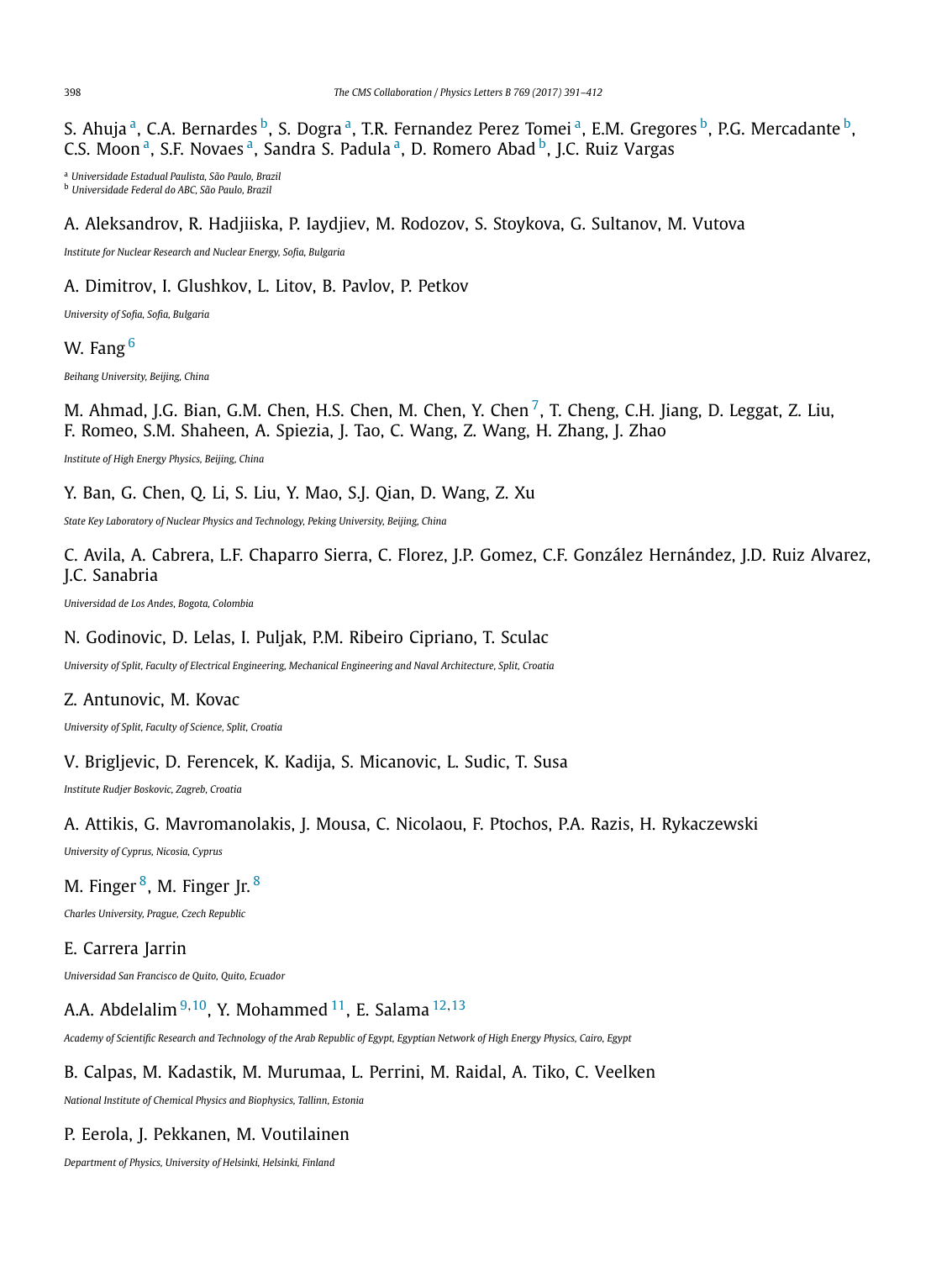### J. Härkönen, V. Karimäki, R. Kinnunen, T. Lampén, K. Lassila-Perini, S. Lehti, T. Lindén, P. Luukka, J. Tuominiemi, E. Tuovinen, L. Wendland

*Helsinki Institute of Physics, Helsinki, Finland*

### J. Talvitie, T. Tuuva

*Lappeenranta University of Technology, Lappeenranta, Finland*

M. Besancon, F. Couderc, M. Dejardin, D. Denegri, B. Fabbro, J.L. Faure, C. Favaro, F. Ferri, S. Ganjour, S. Ghosh, A. Givernaud, P. Gras, G. Hamel de Monchenault, P. Jarry, I. Kucher, E. Locci, M. Machet, J. Malcles, J. Rander, A. Rosowsky, M. Titov, A. Zghiche

*IRFU, CEA, Université Paris-Saclay, Gif-sur-Yvette, France*

A. Abdulsalam, I. Antropov, S. Baffioni, F. Beaudette, P. Busson, L. Cadamuro, E. Chapon, C. Charlot, O. Davignon, R. Granier de Cassagnac, M. Jo, S. Lisniak, P. Miné, M. Nguyen, C. Ochando, G. Ortona, P. Paganini, P. Pigard, S. Regnard, R. Salerno, Y. Sirois, T. Strebler, Y. Yilmaz, A. Zabi

*Laboratoire Leprince-Ringuet, Ecole Polytechnique, IN2P3-CNRS, Palaiseau, France*

J.-L. Agram <sup>14</sup>, J. Andrea, A. Aubin, D. Bloch, J.-M. Brom, M. Buttignol, E.C. Chabert, N. Chanon, C. Collard, E. Conte [14,](#page-20-0) X. Coubez, J.-C. Fontaine [14](#page-20-0), D. Gelé, U. Goerlach, A.-C. Le Bihan, K. Skovpen, P. Van Hove

Institut Pluridisciplinaire Hubert Curien, Université de Strasbourg, Université de Haute Alsace Mulhouse, CNRS/IN2P3, Strasbourg, France

### S. Gadrat

Centre de Calcul de l'Institut National de Physique Nucleaire et de Physique des Particules, CNRS/IN2P3, Villeurbanne, France

S. Beauceron, C. Bernet, G. Boudoul, E. Bouvier, C.A. Carrillo Montoya, R. Chierici, D. Contardo, B. Courbon, P. Depasse, H. El Mamouni, J. Fan, J. Fay, S. Gascon, M. Gouzevitch, G. Grenier, B. Ille, F. Lagarde, I.B. Laktineh, M. Lethuillier, L. Mirabito, A.L. Pequegnot, S. Perries, A. Popov<sup>[15](#page-20-0)</sup>. D. Sabes. V. Sordini, M. Vander Donckt, P. Verdier, S. Viret

Université de Lyon, Université Claude Bernard Lyon 1, CNRS-IN2P3, Institut de Physique Nucléaire de Lyon, Villeurbanne, France

### A. Khvedelidze<sup>[8](#page-20-0)</sup>

*Georgian Technical University, Tbilisi, Georgia*

### Z. Tsamalaidze<sup>[8](#page-20-0)</sup>

*Tbilisi State University, Tbilisi, Georgia*

C. Autermann, S. Beranek, L. Feld, A. Heister, M.K. Kiesel, K. Klein, M. Lipinski, A. Ostapchuk, M. Preuten, F. Raupach, S. Schael, C. Schomakers, J. Schulz, T. Verlage, H. Weber, V. Zhukov [15](#page-20-0)

*RWTH Aachen University, I. Physikalisches Institut, Aachen, Germany*

A. Albert, M. Brodski, E. Dietz-Laursonn, D. Duchardt, M. Endres, M. Erdmann, S. Erdweg, T. Esch, R. Fischer, A. Güth, M. Hamer, T. Hebbeker, C. Heidemann, K. Hoepfner, S. Knutzen, M. Merschmeyer, A. Meyer, P. Millet, S. Mukherjee, M. Olschewski, K. Padeken, T. Pook, M. Radziej, H. Reithler, M. Rieger, F. Scheuch, L. Sonnenschein, D. Teyssier, S. Thüer

*RWTH Aachen University, III. Physikalisches Institut A, Aachen, Germany*

V. Cherepanov, G. Flügge, F. Hoehle, B. Kargoll, T. Kress, A. Künsken, J. Lingemann, T. Müller, A. Nehrkorn, A. Nowack, I.M. Nugent, C. Pistone, O. Pooth, A. Stahl [16](#page-20-0)

*RWTH Aachen University, III. Physikalisches Institut B, Aachen, Germany*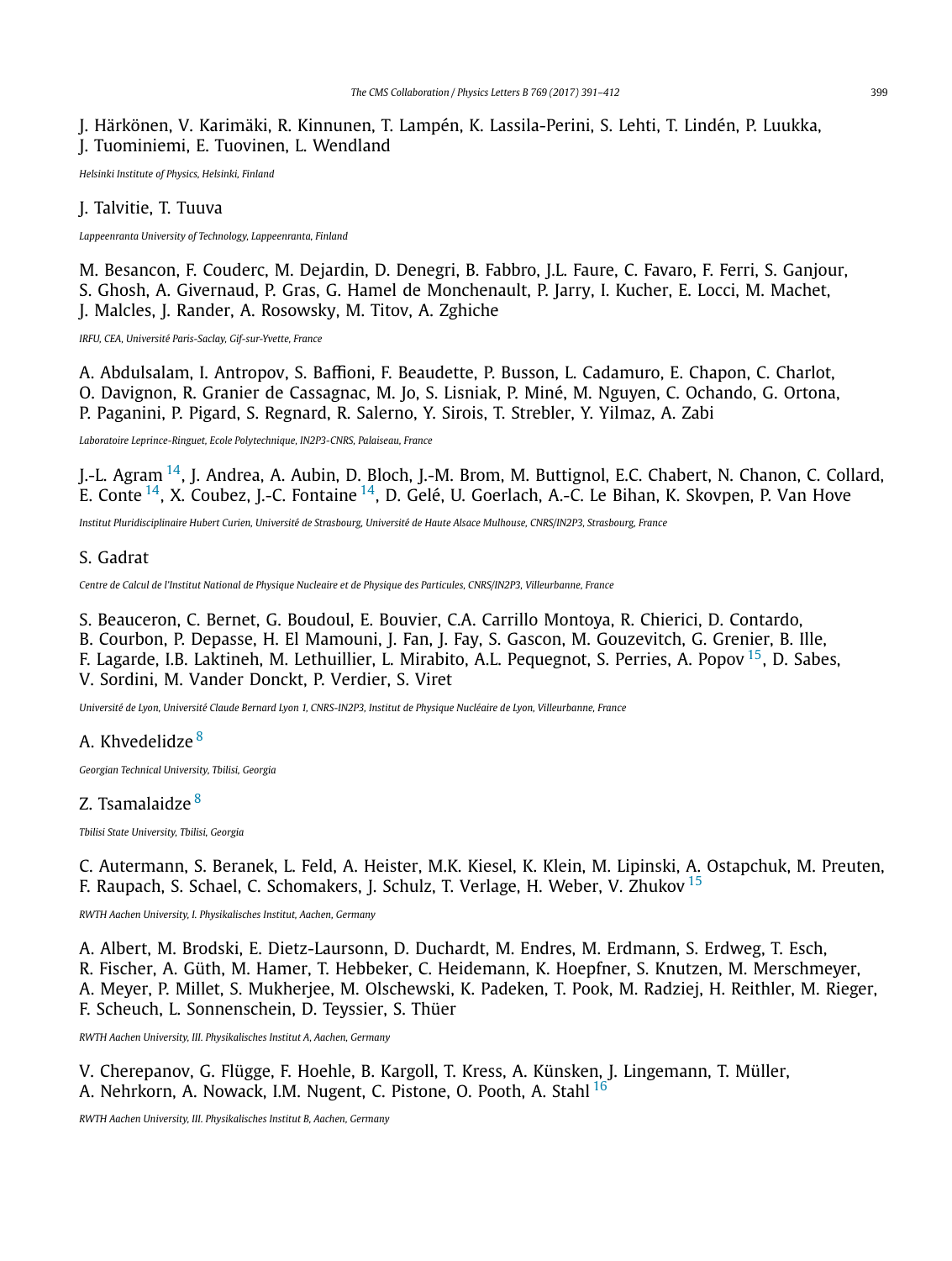M. Aldaya Martin, T. Arndt, C. Asawatangtrakuldee, K. Beernaert, O. Behnke, U. Behrens, A.A. Bin Anuar, K. Borras [17,](#page-20-0) A. Campbell, P. Connor, C. Contreras-Campana, F. Costanza, C. Diez Pardos, G. Dolinska, G. Eckerlin, D. Eckstein, T. Eichhorn, E. Eren, E. Gallo <sup>18</sup>, J. Garay Garcia, A. Geiser, A. Gizhko, J.M. Grados Luyando, P. Gunnellini, A. Harb, J. Hauk, M. Hempel <sup>[19](#page-20-0)</sup>, H. Jung, A. Kalogeropoulos, O. Karacheban <sup>19</sup>, M. Kasemann, J. Keaveney, C. Kleinwort, I. Korol, D. Krücker, W. Lange, A. Lelek, J. Leonard, K. Lipka, A. Lobanov, W. Lohmann <sup>19</sup>, R. Mankel, I.-A. Melzer-Pellmann, A.B. Meyer, G. Mittag, J. Mnich, A. Mussgiller, E. Ntomari, D. Pitzl, R. Placakyte, A. Raspereza, B. Roland, M.Ö. Sahin, P. Saxena, T. Schoerner-Sadenius, C. Seitz, S. Spannagel, N. Stefaniuk, G.P. Van Onsem, R. Walsh, C. Wissing

*Deutsches Elektronen-Synchrotron, Hamburg, Germany*

V. Blobel, M. Centis Vignali, A.R. Draeger, T. Dreyer, E. Garutti, D. Gonzalez, J. Haller, M. Hoffmann, A. Junkes, R. Klanner, R. Kogler, N. Kovalchuk, T. Lapsien, T. Lenz, I. Marchesini, D. Marconi, M. Meyer, M. Niedziela, D. Nowatschin, F. Pantaleo [16,](#page-20-0) T. Peiffer, A. Perieanu, J. Poehlsen, C. Sander, C. Scharf, P. Schleper, A. Schmidt, S. Schumann, J. Schwandt, H. Stadie, G. Steinbrück, F.M. Stober, M. Stöver, H. Tholen, D. Troendle, E. Usai, L. Vanelderen, A. Vanhoefer, B. Vormwald

*University of Hamburg, Hamburg, Germany*

C. Barth, C. Baus, J. Berger, E. Butz, T. Chwalek, F. Colombo, W. De Boer, A. Dierlamm, S. Fink, R. Friese, M. Giffels, A. Gilbert, P. Goldenzweig, D. Haitz, F. Hartmann <sup>16</sup>, S.M. Heindl, U. Husemann, I. Katkov <sup>15</sup>, P. Lobelle Pardo, B. Maier, H. Mildner, M.U. Mozer, Th. Müller, M. Plagge, G. Quast, K. Rabbertz, S. Röcker, F. Roscher, M. Schröder, I. Shvetsov, G. Sieber, H.J. Simonis, R. Ulrich, J. Wagner-Kuhr, S. Wayand, M. Weber, T. Weiler, S. Williamson, C. Wöhrmann, R. Wolf

*Institut für Experimentelle Kernphysik, Karlsruhe, Germany*

G. Anagnostou, G. Daskalakis, T. Geralis, V.A. Giakoumopoulou, A. Kyriakis, D. Loukas, I. Topsis-Giotis

*Institute of Nuclear and Particle Physics (INPP), NCSR Demokritos, Aghia Paraskevi, Greece*

#### S. Kesisoglou, A. Panagiotou, N. Saoulidou, E. Tziaferi

*National and Kapodistrian University of Athens, Athens, Greece*

### I. Evangelou, G. Flouris, C. Foudas, P. Kokkas, N. Loukas, N. Manthos, I. Papadopoulos, E. Paradas

*University of Ioánnina, Ioánnina, Greece*

#### N. Filipovic

*MTA-ELTE Lendület CMS Particle and Nuclear Physics Group, Eötvös Loránd University, Budapest, Hungary*

### G. Bencze, C. Hajdu, P. Hidas, D. Horvath  $20$ , F. Sikler, V. Veszpremi, G. Vesztergombi  $21$ , A.J. Zsigmond

*Wigner Research Centre for Physics, Budapest, Hungary*

### N. Beni, S. Czellar, J. Karancsi [22,](#page-20-0) A. Makovec, J. Molnar, Z. Szillasi

*Institute of Nuclear Research ATOMKI, Debrecen, Hungary*

# M. Bartók [21,](#page-20-0) P. Raics, Z.L. Trocsanyi, B. Ujvari

*Institute of Physics, University of Debrecen, Debrecen, Hungary*

# S. Bahinipati, S. Choudhury<sup>23</sup>, P. Mal, K. Mandal, A. Nayak<sup>24</sup>, D.K. Sahoo, N. Sahoo, S.K. Swain

*National Institute of Science Education and Research, Bhubaneswar, India*

S. Bansal, S.B. Beri, V. Bhatnagar, R. Chawla, U. Bhawandeep, A.K. Kalsi, A. Kaur, M. Kaur, R. Kumar, P. Kumari, A. Mehta, M. Mittal, J.B. Singh, G. Walia

*Panjab University, Chandigarh, India*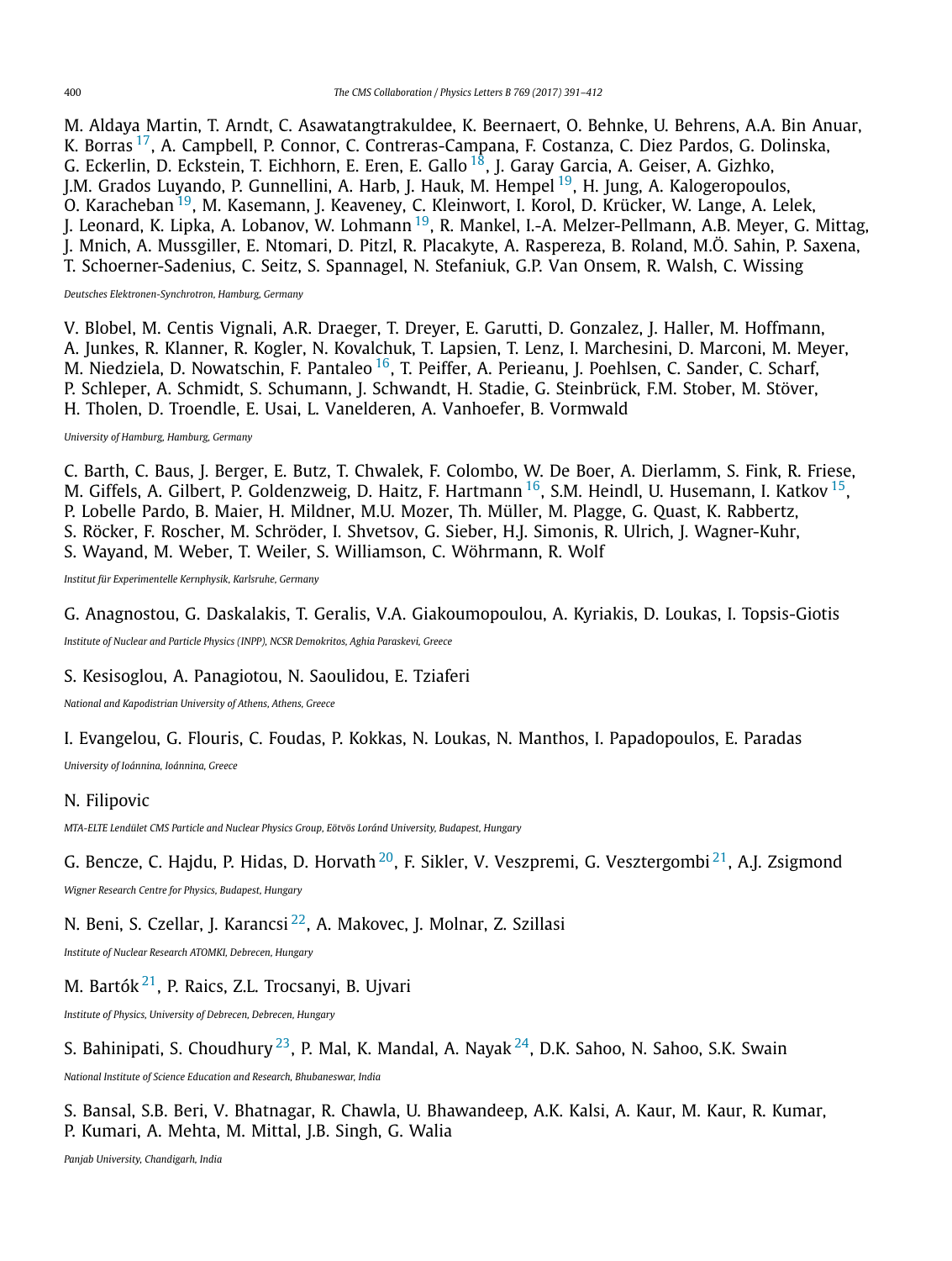Ashok Kumar, A. Bhardwaj, B.C. Choudhary, R.B. Garg, S. Keshri, S. Malhotra, M. Naimuddin, N. Nishu, K. Ranjan, R. Sharma, V. Sharma

*University of Delhi, Delhi, India*

R. Bhattacharya, S. Bhattacharya, K. Chatterjee, S. Dey, S. Dutt, S. Dutta, S. Ghosh, N. Majumdar, A. Modak, K. Mondal, S. Mukhopadhyay, S. Nandan, A. Purohit, A. Roy, D. Roy, S. Roy Chowdhury, S. Sarkar, M. Sharan, S. Thakur

*Saha Institute of Nuclear Physics, Kolkata, India*

### P.K. Behera

*Indian Institute of Technology Madras, Madras, India*

R. Chudasama, D. Dutta, V. Jha, V. Kumar, A.K. Mohanty <sup>16</sup>, P.K. Netrakanti, L.M. Pant, P. Shukla, A. Topkar

*Bhabha Atomic Research Centre, Mumbai, India*

T. Aziz, S. Dugad, G. Kole, B. Mahakud, S. Mitra, G.B. Mohanty, B. Parida, N. Sur, B. Sutar

*Tata Institute of Fundamental Research-A, Mumbai, India*

S. Banerjee, S. Bhowmik  $^{25}$ , R.K. Dewanjee, S. Ganguly, M. Guchait, Sa. Jain, S. Kumar, M. Maity  $^{25}$ , G. Majumder, K. Mazumdar, T. Sarkar  $2^5$ , N. Wickramage  $2^6$ 

*Tata Institute of Fundamental Research-B, Mumbai, India*

S. Chauhan, S. Dube, V. Hegde, A. Kapoor, K. Kothekar, A. Rane, S. Sharma

*Indian Institute of Science Education and Research (IISER), Pune, India*

H. Behnamian, S. Chenarani<sup>[27](#page-20-0)</sup>, E. Eskandari Tadavani, S.M. Etesami<sup>27</sup>, A. Fahim<sup>[28](#page-20-0)</sup>, M. Khakzad, M. Mohammadi Najafabadi, M. Naseri, S. Paktinat Mehdiabadi [29,](#page-20-0) F. Rezaei Hosseinabadi, B. Safarzadeh<sup>30</sup>, M. Zeinali

*Institute for Research in Fundamental Sciences (IPM), Tehran, Iran*

#### M. Felcini, M. Grunewald

*University College Dublin, Dublin, Ireland*

M. Abbrescia <sup>a</sup>*,*b, C. Calabria <sup>a</sup>*,*b, C. Caputo <sup>a</sup>*,*b, A. Colaleo a, D. Creanza <sup>a</sup>*,*c, L. Cristella <sup>a</sup>*,*b, N. De Filippis <sup>a</sup>*,*c, M. De Palma <sup>a</sup>*,*b, L. Fiore a, G. Iaselli <sup>a</sup>*,*c, G. Maggi <sup>a</sup>*,*c, M. Maggi a, G. Miniello <sup>a</sup>*,*b, S. My <sup>a</sup>*,*b, S. Nuzzo <sup>a</sup>*,*b, A. Pompili <sup>a</sup>*,*b, G. Pugliese <sup>a</sup>*,*c, R. Radogna <sup>a</sup>*,*b, A. Ranieri a, G. Selvaggi <sup>a</sup>*,*b, L. Silvestris <sup>a</sup>*,*[16](#page-20-0), R. Venditti <sup>a</sup>*,*b, P. Verwilligen<sup>a</sup>

<sup>a</sup> *INFN Sezione di Bari, Bari, Italy*

<sup>b</sup> *Università di Bari, Bari, Italy*

<sup>c</sup> *Politecnico di Bari, Bari, Italy*

G. Abbiendi a, C. Battilana, D. Bonacorsi <sup>a</sup>*,*b, S. Braibant-Giacomelli <sup>a</sup>*,*b, L. Brigliadori <sup>a</sup>*,*b, R. Campanini <sup>a</sup>*,*b, P. Capiluppi <sup>a</sup>*,*b, A. Castro <sup>a</sup>*,*b, F.R. Cavallo a, S.S. Chhibra <sup>a</sup>*,*b, G. Codispoti <sup>a</sup>*,*b, M. Cuffiani <sup>a</sup>*,*b, G.M. Dallavalle <sup>a</sup>, F. Fabbri <sup>a</sup>, A. Fanfani <sup>a,b</sup>, D. Fasanella <sup>a,b</sup>, P. Giacomelli <sup>a</sup>, C. Grandi <sup>a</sup>, L. Guiducci <sup>a,b</sup>, S. Marcellini <sup>a</sup>, G. Masetti <sup>a</sup>, A. Montanari <sup>a</sup>, F.L. Navarria <sup>a, b</sup>, A. Perrotta <sup>a</sup>, A.M. Rossi <sup>a, b</sup>, T. Rovelli <sup>a, b</sup>, G.P. Siroli <sup>a</sup>*,*b, N. Tosi <sup>a</sup>*,*b*,*[16](#page-20-0)

<sup>a</sup> *INFN Sezione di Bologna, Bologna, Italy*

<sup>b</sup> *Università di Bologna, Bologna, Italy*

S. Albergo <sup>a</sup>*,*b, M. Chiorboli <sup>a</sup>*,*b, S. Costa <sup>a</sup>*,*b, A. Di Mattia a, F. Giordano <sup>a</sup>*,*b, R. Potenza <sup>a</sup>*,*b, A. Tricomi <sup>a</sup>*,*b, C. Tuve <sup>a</sup>*,*<sup>b</sup>

<sup>b</sup> *Università di Catania, Catania, Italy*

<sup>a</sup> *INFN Sezione di Catania, Catania, Italy*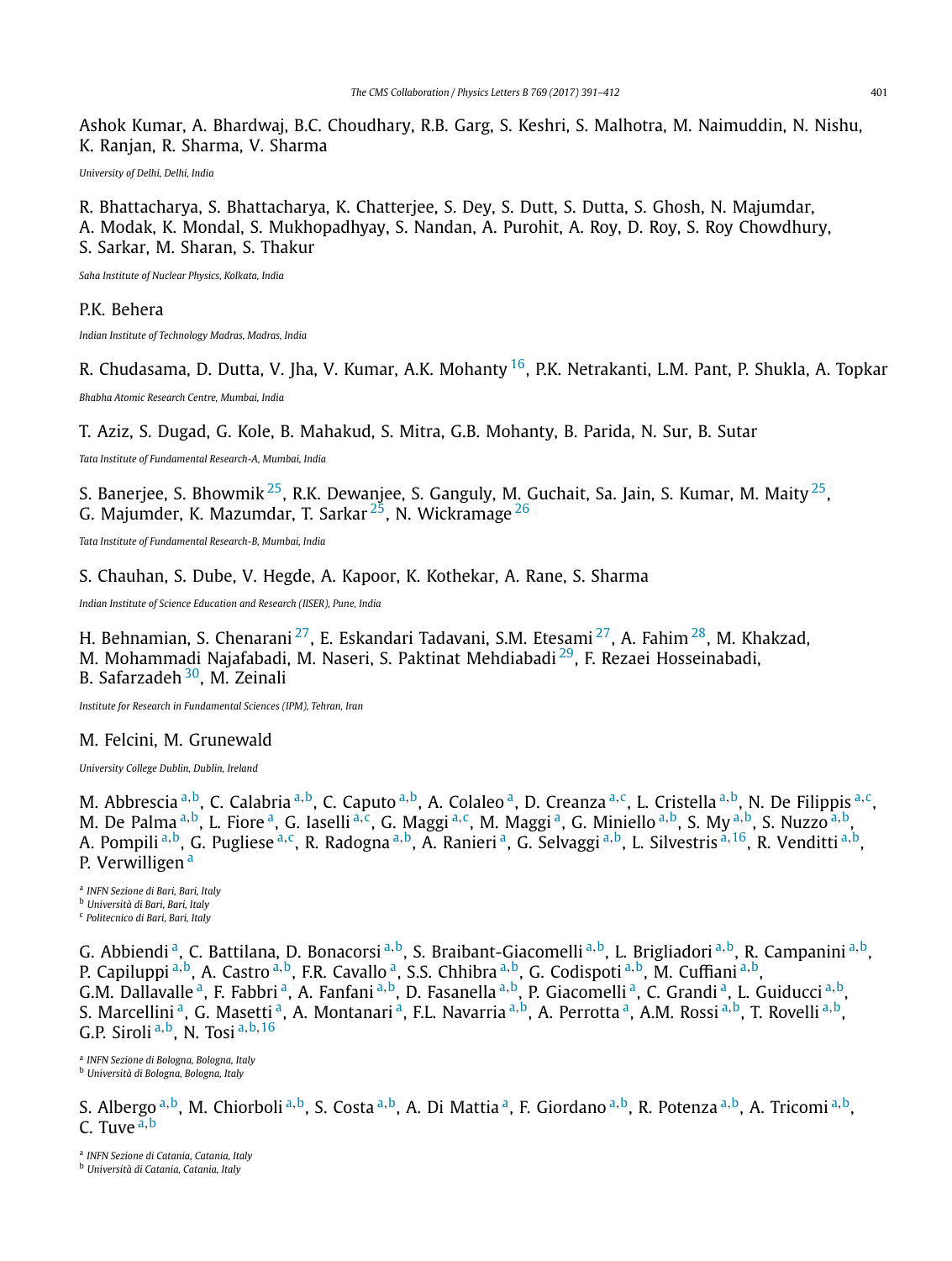G. Barbagli a, V. Ciulli <sup>a</sup>*,*b, C. Civinini a, R. D'Alessandro <sup>a</sup>*,*b, E. Focardi <sup>a</sup>*,*b, V. Gori <sup>a</sup>*,*b, P. Lenzi <sup>a</sup>*,*b, M. Meschini a, S. Paoletti a, G. Sguazzoni a, L. Viliani <sup>a</sup>*,*b*,*[16](#page-20-0)

<sup>a</sup> *INFN Sezione di Firenze, Firenze, Italy* <sup>b</sup> *Università di Firenze, Firenze, Italy*

### L. Benussi, S. Bianco, F. Fabbri, D. Piccolo, F. Primavera [16](#page-20-0)

*INFN Laboratori Nazionali di Frascati, Frascati, Italy*

V. Calvelli <sup>a</sup>*,*b, F. Ferro a, M. Lo Vetere <sup>a</sup>*,*b, M.R. Monge <sup>a</sup>*,*b, E. Robutti a, S. Tosi <sup>a</sup>*,*<sup>b</sup>

<sup>a</sup> *INFN Sezione di Genova, Genova, Italy* <sup>b</sup> *Università di Genova, Genova, Italy*

L. Brianza [16,](#page-20-0) M.E. Dinardo <sup>a</sup>*,*b, S. Fiorendi <sup>a</sup>*,*b, S. Gennai a, A. Ghezzi <sup>a</sup>*,*b, P. Govoni <sup>a</sup>*,*b, M. Malberti, S. Malvezzi<sup>a</sup>, R.A. Manzoni<sup>a,b,16</sup>, D. Menasce<sup>a</sup>, L. Moroni<sup>a</sup>, M. Paganoni<sup>a,b</sup>, D. Pedrini<sup>a</sup>, S. Pigazzini, S. Ragazzi <sup>a</sup>*,*b, T. Tabarelli de Fatis <sup>a</sup>*,*<sup>b</sup>

<sup>a</sup> *INFN Sezione di Milano-Bicocca, Milano, Italy*

<sup>b</sup> *Università di Milano-Bicocca, Milano, Italy*

S. Buontempo a, N. Cavallo <sup>a</sup>*,*c, G. De Nardo, S. Di Guida <sup>a</sup>*,*d*,*[16,](#page-20-0) M. Esposito <sup>a</sup>*,*b, F. Fabozzi <sup>a</sup>*,*c, F. Fienga <sup>a</sup>*,*b, A.O.M. Iorio <sup>a</sup>*,*b, G. Lanza a, L. Lista a, S. Meola <sup>a</sup>*,*d*,*[16,](#page-20-0) P. Paolucci <sup>a</sup>*,*[16,](#page-20-0) C. Sciacca <sup>a</sup>*,*b, F. Thyssen

<sup>a</sup> *INFN Sezione di Napoli, Napoli, Italy*

<sup>b</sup> *Università di Napoli 'Federico II', Napoli, Italy*

<sup>c</sup> *Università della Basilicata, Potenza, Italy*

<sup>d</sup> *Università G. Marconi, Roma, Italy*

P. Azzi <sup>a</sup>*,*[16,](#page-20-0) N. Bacchetta a, L. Benato <sup>a</sup>*,*b, D. Bisello <sup>a</sup>*,*b, A. Boletti <sup>a</sup>*,*b, R. Carlin <sup>a</sup>*,*b, A. Carvalho Antunes De Oliveira a,b, P. Checchia <sup>a</sup>, M. Dall'Osso a,b, P. De Castro Manzano <sup>a</sup>, T. Dorigo <sup>a</sup>, U. Dosselli<sup>a</sup>, F. Gasparini<sup>a,b</sup>, U. Gasparini<sup>a,b</sup>, A. Gozzelino<sup>a</sup>, S. Lacaprara<sup>a</sup>, M. Margoni<sup>a,b</sup>, A.T. Meneguzzo <sup>a</sup>*,*b, J. Pazzini <sup>a</sup>*,*b, N. Pozzobon <sup>a</sup>*,*b, P. Ronchese <sup>a</sup>*,*b, F. Simonetto <sup>a</sup>*,*b, E. Torassa a, M. Zanetti, P. Zotto <sup>a</sup>*,*b, G. Zumerle <sup>a</sup>*,*<sup>b</sup>

<sup>a</sup> *INFN Sezione di Padova, Padova, Italy*

<sup>b</sup> *Università di Padova, Padova, Italy*

<sup>c</sup> *Università di Trento, Trento, Italy*

A. Braghieri<sup>a</sup>, A. Magnani<sup>a, b</sup>, P. Montagna<sup>a, b</sup>, S.P. Ratti<sup>a, b</sup>, V. Re<sup>a</sup>, C. Riccardi<sup>a, b</sup>, P. Salvini<sup>a</sup>, I. Vai<sup>a, b</sup>, P. Vitulo <sup>a</sup>*,*<sup>b</sup>

<sup>a</sup> *INFN Sezione di Pavia, Pavia, Italy* <sup>b</sup> *Università di Pavia, Pavia, Italy*

L. Alunni Solestizi <sup>a</sup>*,*b, G.M. Bilei a, D. Ciangottini <sup>a</sup>*,*b, L. Fanò <sup>a</sup>*,*b, P. Lariccia <sup>a</sup>*,*b, R. Leonardi <sup>a</sup>*,*b, G. Mantovani <sup>a</sup>*,*b, M. Menichelli a, A. Saha a, A. Santocchia <sup>a</sup>*,*<sup>b</sup>

<sup>a</sup> *INFN Sezione di Perugia, Perugia, Italy* <sup>b</sup> *Università di Perugia, Perugia, Italy*

K. Androsov<sup>a, 31</sup>, P. Azzurri<sup>a, [16](#page-20-0)</sup>, G. Bagliesi<sup>a</sup>, J. Bernardini<sup>a</sup>, T. Boccali<sup>a</sup>, R. Castaldi<sup>a</sup>, M.A. Ciocci<sup>a, 31</sup>, R. Dell'Orso a, S. Donato <sup>a</sup>*,*c, G. Fedi, A. Giassi a, M.T. Grippo <sup>a</sup>*,*[31,](#page-20-0) F. Ligabue <sup>a</sup>*,*c, T. Lomtadze a, L. Martini <sup>a</sup>*,*b, A. Messineo <sup>a</sup>*,*b, F. Palla a, A. Rizzi <sup>a</sup>*,*b, A. Savoy-Navarro <sup>a</sup>*,*[32,](#page-20-0) P. Spagnolo a, R. Tenchini a, G. Tonelli <sup>a</sup>*,*b, A. Venturi<sup>a</sup>, P.G. Verdini<sup>a</sup>

<sup>a</sup> *INFN Sezione di Pisa, Pisa, Italy*

<sup>b</sup> *Università di Pisa, Pisa, Italy*

<sup>c</sup> *Scuola Normale Superiore di Pisa, Pisa, Italy*

L. Barone [a](#page-12-0)*,*[b,](#page-12-0) F. Cavallari [a,](#page-12-0) M. Cipriani [a](#page-12-0)*,*[b,](#page-12-0) G. D'imperio [a](#page-12-0)*,*[b](#page-12-0)*,*[16,](#page-20-0) D. Del Re [a](#page-12-0)*,*[b](#page-12-0)*,*[16,](#page-20-0) M. Diemoz [a,](#page-12-0) S. Gelli [a](#page-12-0)*,*[b](#page-12-0), E. Longo [a](#page-12-0)*,*[b,](#page-12-0) F. Margaroli [a](#page-12-0)*,*[b,](#page-12-0) B. Marzocchi [a](#page-12-0)*,*[b,](#page-12-0) P. Meridiani [a,](#page-12-0) G. Organtini [a](#page-12-0)*,*[b,](#page-12-0) R. Paramatti [a,](#page-12-0) F. Preiato [a](#page-12-0)*,*[b,](#page-12-0)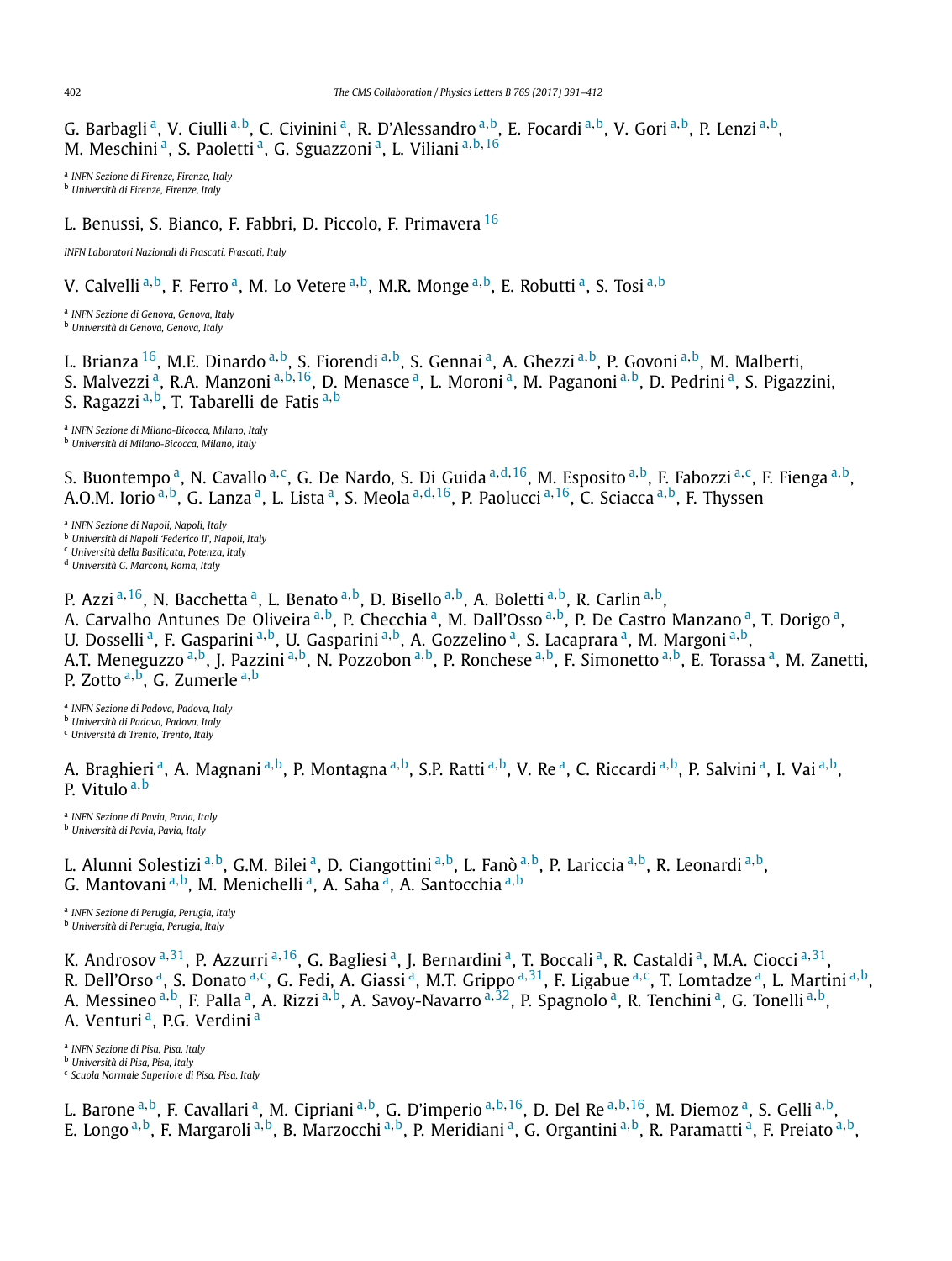# <span id="page-12-0"></span>S. Rahatlou <sup>a</sup>*,*b, C. Rovelli a, F. Santanastasio <sup>a</sup>*,*<sup>b</sup>

<sup>a</sup> *INFN Sezione di Roma, Roma, Italy* <sup>b</sup> *Università di Roma, Roma, Italy*

N. Amapane <sup>a</sup>*,*b, R. Arcidiacono <sup>a</sup>*,*c*,*[16,](#page-20-0) S. Argiro <sup>a</sup>*,*b, M. Arneodo <sup>a</sup>*,*c, N. Bartosik a, R. Bellan <sup>a</sup>*,*b, C. Biino a, N. Cartiglia a, F. Cenna <sup>a</sup>*,*b, M. Costa <sup>a</sup>*,*b, R. Covarelli <sup>a</sup>*,*b, A. Degano <sup>a</sup>*,*b, N. Demaria a, L. Finco <sup>a</sup>*,*b, B. Kiani <sup>a</sup>*,*b, C. Mariotti <sup>a</sup>, S. Maselli <sup>a</sup>, E. Migliore <sup>a,b</sup>, V. Monaco <sup>a,b</sup>, E. Monteil <sup>a,b</sup>, M.M. Obertino <sup>a,b</sup>, L. Pacher <sup>a,b</sup>, N. Pastrone a, M. Pelliccioni a, G.L. Pinna Angioni <sup>a</sup>*,*b, F. Ravera <sup>a</sup>*,*b, A. Romero <sup>a</sup>*,*b, M. Ruspa <sup>a</sup>*,*c, R. Sacchi <sup>a</sup>*,*b, K. Shchelina <sup>a</sup>*,*b, V. Sola a, A. Solano <sup>a</sup>*,*b, A. Staiano a, P. Traczyk <sup>a</sup>*,*<sup>b</sup>

<sup>a</sup> *INFN Sezione di Torino, Torino, Italy*

<sup>b</sup> *Università di Torino, Torino, Italy*

<sup>c</sup> *Università del Piemonte Orientale, Novara, Italy*

# S. Belforte<sup>a</sup>, M. Casarsa<sup>a</sup>, F. Cossutti<sup>a</sup>, G. Della Ricca<sup>a,b</sup>. A. Zanetti<sup>a</sup>

<sup>a</sup> *INFN Sezione di Trieste, Trieste, Italy* <sup>b</sup> *Università di Trieste, Trieste, Italy*

#### D.H. Kim, G.N. Kim, M.S. Kim, S. Lee, S.W. Lee, Y.D. Oh, S. Sekmen, D.C. Son, Y.C. Yang

*Kyungpook National University, Daegu, Republic of Korea*

### A. Lee

*Chonbuk National University, Jeonju, Republic of Korea*

### H. Kim

*Chonnam National University, Institute for Universe and Elementary Particles, Kwangju, Republic of Korea*

### J.A. Brochero Cifuentes, T.J. Kim

*Hanyang University, Seoul, Republic of Korea*

S. Cho, S. Choi, Y. Go, D. Gyun, S. Ha, B. Hong, Y. Jo, Y. Kim, B. Lee, K. Lee, K.S. Lee, S. Lee, J. Lim, S.K. Park, Y. Roh

*Korea University, Seoul, Republic of Korea*

#### J. Almond, J. Kim, H. Lee, S.B. Oh, B.C. Radburn-Smith, S.h. Seo, U.K. Yang, H.D. Yoo, G.B. Yu

*Seoul National University, Seoul, Republic of Korea*

### M. Choi, H. Kim, J.H. Kim, J.S.H. Lee, I.C. Park, G. Ryu, M.S. Ryu

*University of Seoul, Seoul, Republic of Korea*

### Y. Choi, J. Goh, C. Hwang, J. Lee, I. Yu

*Sungkyunkwan University, Suwon, Republic of Korea*

### V. Dudenas, A. Juodagalvis, J. Vaitkus

*Vilnius University, Vilnius, Lithuania*

# I. Ahmed, Z.A. Ibrahim, J.R. Komaragiri, M.A.B. Md Ali  $^{33}$ , F. Mohamad Idris  $^{34}$ , W.A.T. Wan Abdullah, M.N. Yusli, Z. Zolkapli

*National Centre for Particle Physics, Universiti Malaya, Kuala Lumpur, Malaysia*

H. Castilla-Valdez, E. De La Cruz-Burelo, I. Heredia-De La Cruz<sup>35</sup>, A. Hernandez-Almada, R. Lopez-Fernandez, R. Magaña Villalba, J. Mejia Guisao, A. Sanchez-Hernandez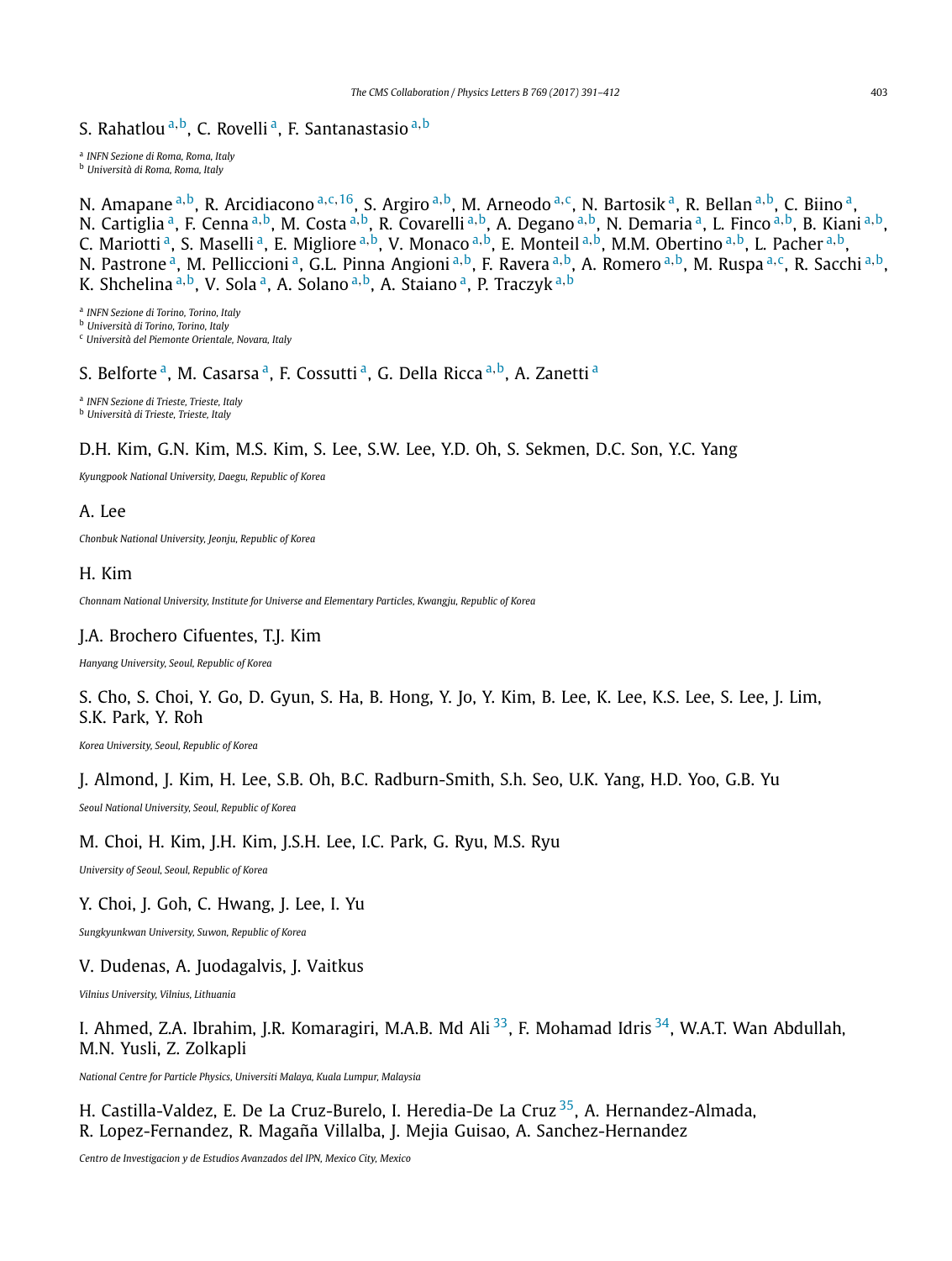# S. Carrillo Moreno, C. Oropeza Barrera, F. Vazquez Valencia

*Universidad Iberoamericana, Mexico City, Mexico*

### S. Carpinteyro, I. Pedraza, H.A. Salazar Ibarguen, C. Uribe Estrada

*Benemerita Universidad Autonoma de Puebla, Puebla, Mexico*

# A. Morelos Pineda

*Universidad Autónoma de San Luis Potosí, San Luis Potosí, Mexico*

### D. Krofcheck

*University of Auckland, Auckland, New Zealand*

### P.H. Butler

*University of Canterbury, Christchurch, New Zealand*

A. Ahmad, M. Ahmad, Q. Hassan, H.R. Hoorani, W.A. Khan, A. Saddique, M.A. Shah, M. Shoaib, M. Waqas

*National Centre for Physics, Quaid-I-Azam University, Islamabad, Pakistan*

H. Bialkowska, M. Bluj, B. Boimska, T. Frueboes, M. Górski, M. Kazana, K. Nawrocki, K. Romanowska-Rybinska, M. Szleper, P. Zalewski

*National Centre for Nuclear Research, Swierk, Poland*

K. Bunkowski, A. Byszuk [36](#page-20-0), K. Doroba, A. Kalinowski, M. Konecki, J. Krolikowski, M. Misiura, M. Olszewski, M. Walczak

*Institute of Experimental Physics, Faculty of Physics, University of Warsaw, Warsaw, Poland*

P. Bargassa, C. Beirão Da Cruz E Silva, A. Di Francesco, P. Faccioli, P.G. Ferreira Parracho, M. Gallinaro, J. Hollar, N. Leonardo, L. Lloret Iglesias, M.V. Nemallapudi, J. Rodrigues Antunes, J. Seixas, O. Toldaiev, D. Vadruccio, J. Varela, P. Vischia

*Laboratório de Instrumentação e Física Experimental de Partículas, Lisboa, Portugal*

S. Afanasiev, V. Alexakhin, P. Bunin, M. Gavrilenko, I. Golutvin, I. Gorbunov, V. Karjavin, A. Lanev, A. Malakhov, V. Matveev [37](#page-20-0)*,*[38,](#page-20-0) V. Palichik, V. Perelygin, M. Savina, S. Shmatov, S. Shulha, N. Skatchkov, V. Smirnov, A. Zarubin

*Joint Institute for Nuclear Research, Dubna, Russia*

L. Chtchipounov, V. Golovtsov, Y. Ivanov, V. Kim<sup>39</sup>, E. Kuznetsova<sup>40</sup>, V. Murzin, V. Oreshkin, V. Sulimov, A. Vorobyev

*Petersburg Nuclear Physics Institute, Gatchina (St. Petersburg), Russia*

Yu. Andreev, A. Dermenev, S. Gninenko, N. Golubev, A. Karneyeu, M. Kirsanov, N. Krasnikov, A. Pashenkov, D. Tlisov, A. Toropin

*Institute for Nuclear Research, Moscow, Russia*

V. Epshteyn, V. Gavrilov, N. Lychkovskaya, V. Popov, I. Pozdnyakov, G. Safronov, A. Spiridonov, M. Toms, E. Vlasov, A. Zhokin

*Institute for Theoretical and Experimental Physics, Moscow, Russia*

### A. Bylinkin<sup>[38](#page-20-0)</sup>

*Moscow Institute of Physics and Technology, Moscow, Russia*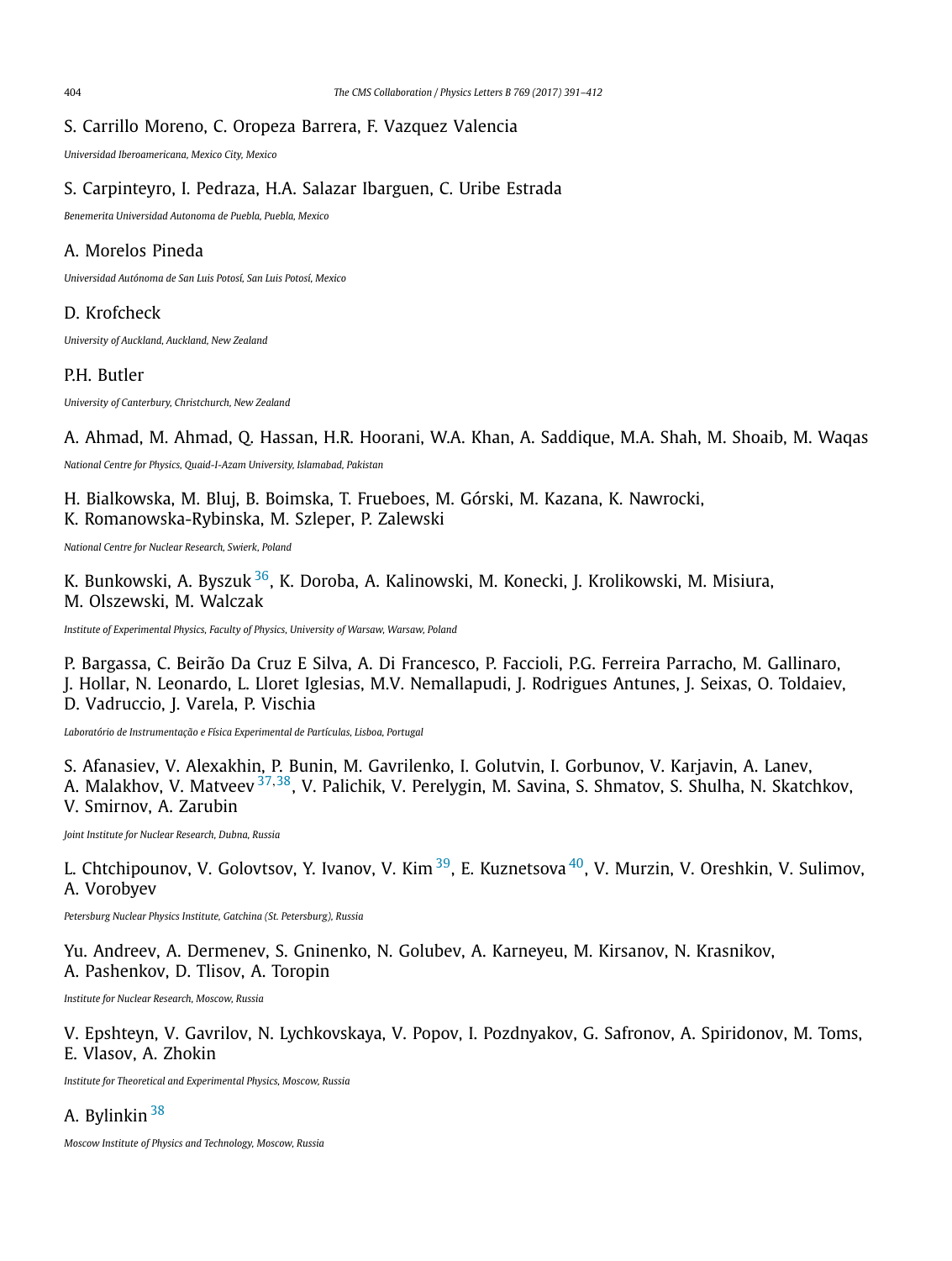# R. Chistov<sup>[41](#page-20-0)</sup>, M. Danilov<sup>41</sup>, V. Rusinov

*National Research Nuclear University 'Moscow Engineering Physics Institute' (MEPhI), Moscow, Russia*

V. Andreev, M. Azarkin [38](#page-20-0), I. Dremin [38,](#page-20-0) M. Kirakosyan, A. Leonidov [38,](#page-20-0) S.V. Rusakov, A. Terkulov

*P.N. Lebedev Physical Institute, Moscow, Russia*

A. Baskakov, A. Belyaev, E. Boos, V. Bunichev, M. Dubinin [42,](#page-21-0) L. Dudko, A. Ershov, A. Gribushin, V. Klyukhin, O. Kodolova, I. Lokhtin, I. Miagkov, S. Obraztsov, S. Petrushanko, V. Savrin

*Skobeltsyn Institute of Nuclear Physics, Lomonosov Moscow State University, Moscow, Russia*

# V. Blinov<sup>[43](#page-21-0)</sup>, Y. Skovpen<sup>43</sup>

*Novosibirsk State University (NSU), Novosibirsk, Russia*

I. Azhgirey, I. Bayshev, S. Bitioukov, D. Elumakhov, V. Kachanov, A. Kalinin, D. Konstantinov, V. Krychkine, V. Petrov, R. Ryutin, A. Sobol, S. Troshin, N. Tyurin, A. Uzunian, A. Volkov

*State Research Center of Russian Federation, Institute for High Energy Physics, Protvino, Russia*

### P. Adzic<sup>44</sup>, P. Cirkovic, D. Devetak, M. Dordevic, J. Milosevic, V. Rekovic

*University of Belgrade, Faculty of Physics and Vinca Institute of Nuclear Sciences, Belgrade, Serbia*

J. Alcaraz Maestre, M. Barrio Luna, E. Calvo, M. Cerrada, M. Chamizo Llatas, N. Colino, B. De La Cruz, A. Delgado Peris, A. Escalante Del Valle, C. Fernandez Bedoya, J.P. Fernández Ramos, J. Flix, M.C. Fouz, P. Garcia-Abia, O. Gonzalez Lopez, S. Goy Lopez, J.M. Hernandez, M.I. Josa, E. Navarro De Martino, A. Pérez-Calero Yzquierdo, J. Puerta Pelayo, A. Quintario Olmeda, I. Redondo, L. Romero, M.S. Soares

*Centro de Investigaciones Energéticas Medioambientales y Tecnológicas (CIEMAT), Madrid, Spain*

### J.F. de Trocóniz, M. Missiroli, D. Moran

*Universidad Autónoma de Madrid, Madrid, Spain*

J. Cuevas, J. Fernandez Menendez, I. Gonzalez Caballero, J.R. González Fernández, E. Palencia Cortezon, S. Sanchez Cruz, I. Suárez Andrés, J.M. Vizan Garcia

*Universidad de Oviedo, Oviedo, Spain*

I.J. Cabrillo, A. Calderon, J.R. Castiñeiras De Saa, E. Curras, M. Fernandez, J. Garcia-Ferrero, G. Gomez, A. Lopez Virto, J. Marco, C. Martinez Rivero, F. Matorras, J. Piedra Gomez, T. Rodrigo, A. Ruiz-Jimeno, L. Scodellaro, N. Trevisani, I. Vila, R. Vilar Cortabitarte

*Instituto de Física de Cantabria (IFCA), CSIC-Universidad de Cantabria, Santander, Spain*

D. Abbaneo, E. Auffray, G. Auzinger, M. Bachtis, P. Baillon, A.H. Ball, D. Barney, P. Bloch, A. Bocci, A. Bonato, C. Botta, T. Camporesi, R. Castello, M. Cepeda, G. Cerminara, M. D'Alfonso, D. d'Enterria, A. Dabrowski, V. Daponte, A. David, M. De Gruttola, A. De Roeck, E. Di Marco [45,](#page-21-0) M. Dobson, B. Dorney, T. du Pree, D. Duggan, M. Dünser, N. Dupont, A. Elliott-Peisert, S. Fartoukh, G. Franzoni, J. Fulcher, W. Funk, D. Gigi, K. Gill, M. Girone, F. Glege, D. Gulhan, S. Gundacker, M. Guthoff, J. Hammer, P. Harris, J. Hegeman, V. Innocente, P. Janot, J. Kieseler, H. Kirschenmann, V. Knünz, A. Kornmayer [16](#page-20-0), M.J. Kortelainen, K. Kousouris, M. Krammer<sup>[1](#page-20-0)</sup>, C. Lange, P. Lecoq, C. Lourenço, M.T. Lucchini, L. Malgeri, M. Mannelli, A. Martelli, F. Meijers, J.A. Merlin, S. Mersi, E. Meschi, F. Moortgat, S. Morovic, M. Mulders, H. Neugebauer, S. Orfanelli, L. Orsini, L. Pape, E. Perez, M. Peruzzi, A. Petrilli, G. Petrucciani, A. Pfeiffer, M. Pierini, A. Racz, T. Reis, G. Rolandi [46,](#page-21-0) M. Rovere, M. Ruan, H. Sakulin, J.B. Sauvan, C. Schäfer, C. Schwick, M. Seidel, A. Sharma, P. Silva, P. Sphicas [47](#page-21-0), J. Steggemann, M. Stoye, Y. Takahashi, M. Tosi,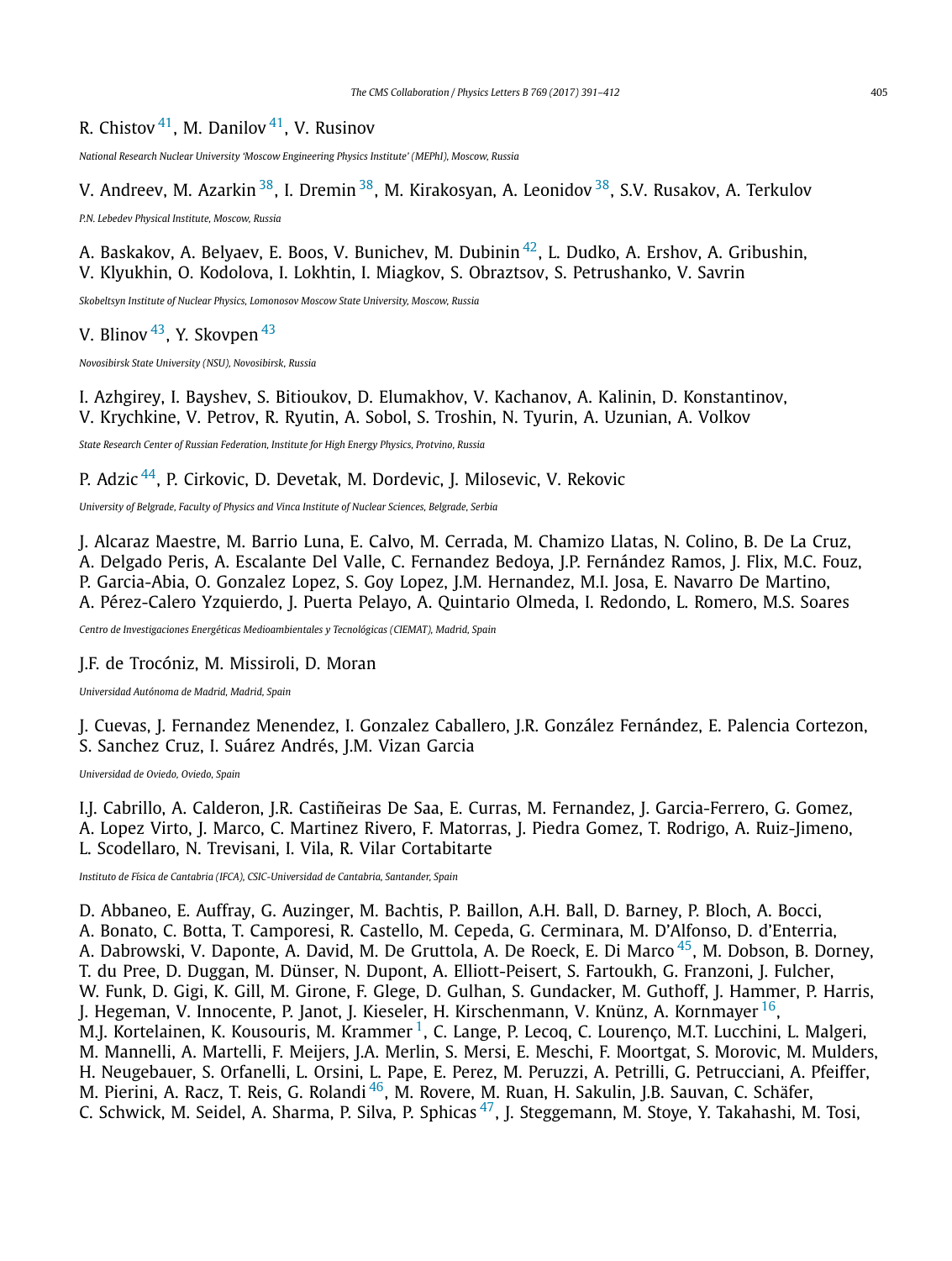# D. Treille, A. Triossi, A. Tsirou, V. Veckalns<sup>48</sup>, G.I. Veres<sup>21</sup>, N. Wardle, H.K. Wöhri, A. Zagozdzinska<sup>36</sup>, W.D. Zeuner

*CERN, European Organization for Nuclear Research, Geneva, Switzerland*

W. Bertl, K. Deiters, W. Erdmann, R. Horisberger, Q. Ingram, H.C. Kaestli, D. Kotlinski, U. Langenegger, T. Rohe

*Paul Scherrer Institut, Villigen, Switzerland*

F. Bachmair, L. Bäni, L. Bianchini, B. Casal, G. Dissertori, M. Dittmar, M. Donegà, C. Grab, C. Heidegger, D. Hits, J. Hoss, G. Kasieczka, P. Lecomte [†,](#page-20-0) W. Lustermann, B. Mangano, M. Marionneau, P. Martinez Ruiz del Arbol, M. Masciovecchio, M.T. Meinhard, D. Meister, F. Micheli, P. Musella, F. Nessi-Tedaldi, F. Pandolfi, J. Pata, F. Pauss, G. Perrin, L. Perrozzi, M. Quittnat, M. Rossini, M. Schönenberger, A. Starodumov [49](#page-21-0), V.R. Tavolaro, K. Theofilatos, R. Wallny

*Institute for Particle Physics, ETH Zurich, Zurich, Switzerland*

T.K. Aarrestad, C. Amsler <sup>50</sup>, L. Caminada, M.F. Canelli, A. De Cosa, C. Galloni, A. Hinzmann, T. Hreus, B. Kilminster, J. Ngadiuba, D. Pinna, G. Rauco, P. Robmann, D. Salerno, Y. Yang, A. Zucchetta

*Universität Zürich, Zurich, Switzerland*

V. Candelise, T.H. Doan, Sh. Jain, R. Khurana, M. Konyushikhin, C.M. Kuo, W. Lin, Y.J. Lu, A. Pozdnyakov, S.S. Yu

*National Central University, Chung-Li, Taiwan*

Arun Kumar, P. Chang, Y.H. Chang, Y.W. Chang, Y. Chao, K.F. Chen, P.H. Chen, C. Dietz, F. Fiori, W.-S. Hou, Y. Hsiung, Y.F. Liu, R.-S. Lu, M. Miñano Moya, E. Paganis, A. Psallidas, J.f. Tsai, Y.M. Tzeng

*National Taiwan University (NTU), Taipei, Taiwan*

### B. Asavapibhop, G. Singh, N. Srimanobhas, N. Suwonjandee

*Chulalongkorn University, Faculty of Science, Department of Physics, Bangkok, Thailand*

A. Adiguzel, M.N. Bakirci<sup>51</sup>, S. Damarseckin, Z.S. Demiroglu, C. Dozen, E. Eskut, S. Girgis, G. Gokbulut, Y. Guler, I. Hos, E.E. Kangal <sup>52</sup>, O. Kara, U. Kiminsu, M. Oglakci, G. Onengut <sup>53</sup>, K. Ozdemir <sup>54</sup>, S. Ozturk <sup>51</sup>, A. Polatoz, D. Sunar Cerci [55,](#page-21-0) S. Turkcapar, I.S. Zorbakir, C. Zorbilmez

*Cukurova University, Physics Department, Science and Art Faculty, Adana, Turkey*

### B. Bilin, S. Bilmis, B. Isildak  $56$ , G. Karapinar  $57$ , M. Yalvac, M. Zeyrek

*Middle East Technical University, Physics Department, Ankara, Turkey*

### E. Gülmez, M. Kaya  $^{58}$  $^{58}$  $^{58}$ , O. Kaya  $^{59}$ , E.A. Yetkin  $^{60}$ , T. Yetkin  $^{61}$  $^{61}$  $^{61}$

*Bogazici University, Istanbul, Turkey*

#### A. Cakir, K. Cankocak, S. Sen <sup>[62](#page-21-0)</sup>

*Istanbul Technical University, Istanbul, Turkey*

#### B. Grynyov

*Institute for Scintillation Materials of National Academy of Science of Ukraine, Kharkov, Ukraine*

### L. Levchuk, P. Sorokin

*National Scientific Center, Kharkov Institute of Physics and Technology, Kharkov, Ukraine*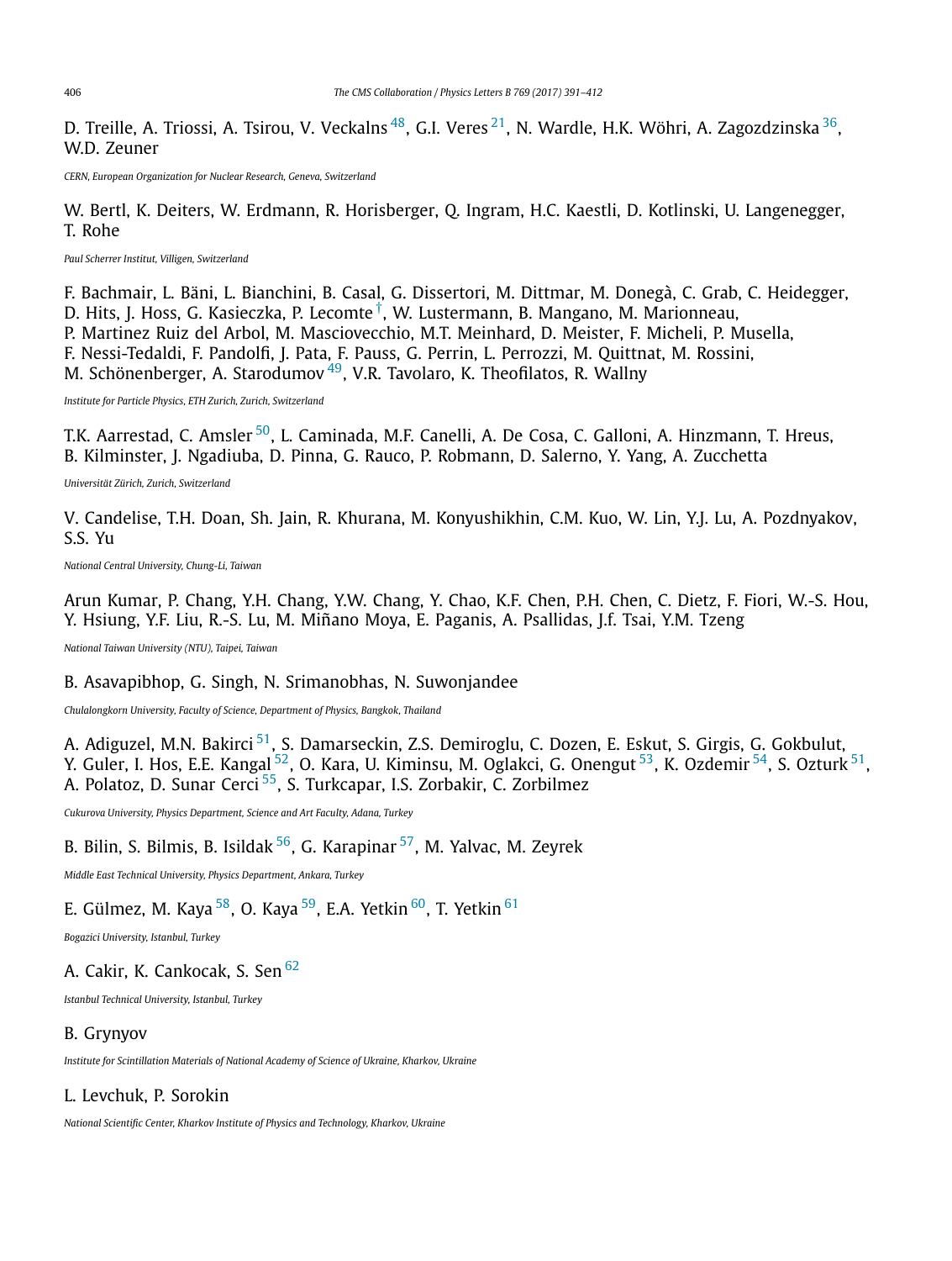R. Aggleton, F. Ball, L. Beck, J.J. Brooke, D. Burns, E. Clement, D. Cussans, H. Flacher, J. Goldstein, M. Grimes, G.P. Heath, H.F. Heath, J. Jacob, L. Kreczko, C. Lucas, D.M. Newbold <sup>63</sup>, S. Paramesvaran, A. Poll, T. Sakuma, S. Seif El Nasr-storey, D. Smith, V.J. Smith

*University of Bristol, Bristol, United Kingdom*

K.W. Bell, A. Belyaev [64,](#page-21-0) C. Brew, R.M. Brown, L. Calligaris, D. Cieri, D.J.A. Cockerill, J.A. Coughlan, K. Harder, S. Harper, E. Olaiya, D. Petyt, C.H. Shepherd-Themistocleous, A. Thea, I.R. Tomalin, T. Williams

*Rutherford Appleton Laboratory, Didcot, United Kingdom*

M. Baber, R. Bainbridge, O. Buchmuller, A. Bundock, D. Burton, S. Casasso, M. Citron, D. Colling, L. Corpe, P. Dauncey, G. Davies, A. De Wit, M. Della Negra, R. Di Maria, P. Dunne, A. Elwood, D. Futyan, Y. Haddad, G. Hall, G. Iles, T. James, R. Lane, C. Laner, R. Lucas [63,](#page-21-0) L. Lyons, A.-M. Magnan, S. Malik, L. Mastrolorenzo, J. Nash, A. Nikitenko [49,](#page-21-0) J. Pela, B. Penning, M. Pesaresi, D.M. Raymond, A. Richards, A. Rose, C. Seez, S. Summers, A. Tapper, K. Uchida, M. Vazquez Acosta <sup>65</sup>, T. Virdee <sup>[16](#page-20-0)</sup>, J. Wright, S.C. Zenz

*Imperial College, London, United Kingdom*

J.E. Cole, P.R. Hobson, A. Khan, P. Kyberd, D. Leslie, I.D. Reid, P. Symonds, L. Teodorescu, M. Turner

*Brunel University, Uxbridge, United Kingdom*

A. Borzou, K. Call, J. Dittmann, K. Hatakeyama, H. Liu, N. Pastika

*Baylor University, Waco, USA*

O. Charaf, S.I. Cooper, C. Henderson, P. Rumerio, C. West

*The University of Alabama, Tuscaloosa, USA*

D. Arcaro, A. Avetisyan, T. Bose, D. Gastler, D. Rankin, C. Richardson, J. Rohlf, L. Sulak, D. Zou

*Boston University, Boston, USA*

G. Benelli, E. Berry, D. Cutts, A. Garabedian, J. Hakala, U. Heintz, J.M. Hogan, O. Jesus, K.H.M. Kwok, E. Laird, G. Landsberg, Z. Mao, M. Narain, S. Piperov, S. Sagir, E. Spencer, R. Syarif

*Brown University, Providence, USA*

R. Breedon, G. Breto, D. Burns, M. Calderon De La Barca Sanchez, S. Chauhan, M. Chertok, J. Conway, R. Conway, P.T. Cox, R. Erbacher, C. Flores, G. Funk, M. Gardner, W. Ko, R. Lander, C. Mclean, M. Mulhearn, D. Pellett, J. Pilot, S. Shalhout, J. Smith, M. Squires, D. Stolp, M. Tripathi, S. Wilbur, R. Yohay

*University of California, Davis, Davis, USA*

R. Cousins, P. Everaerts, A. Florent, J. Hauser, M. Ignatenko, D. Saltzberg, E. Takasugi, V. Valuev, M. Weber

*University of California, Los Angeles, USA*

K. Burt, R. Clare, J. Ellison, J.W. Gary, S.M.A. Ghiasi Shirazi, G. Hanson, J. Heilman, P. Jandir, E. Kennedy, F. Lacroix, O.R. Long, M. Olmedo Negrete, M.I. Paneva, A. Shrinivas, W. Si, H. Wei, S. Wimpenny, B.R. Yates

*University of California, Riverside, Riverside, USA*

J.G. Branson, G.B. Cerati, S. Cittolin, M. Derdzinski, R. Gerosa, A. Holzner, D. Klein, V. Krutelyov, J. Letts, I. Macneill, D. Olivito, S. Padhi, M. Pieri, M. Sani, V. Sharma, S. Simon, M. Tadel, A. Vartak, S. Wasserbaech [66,](#page-21-0) C. Welke, J. Wood, F. Würthwein, A. Yagil, G. Zevi Della Porta

*University of California, San Diego, La Jolla, USA*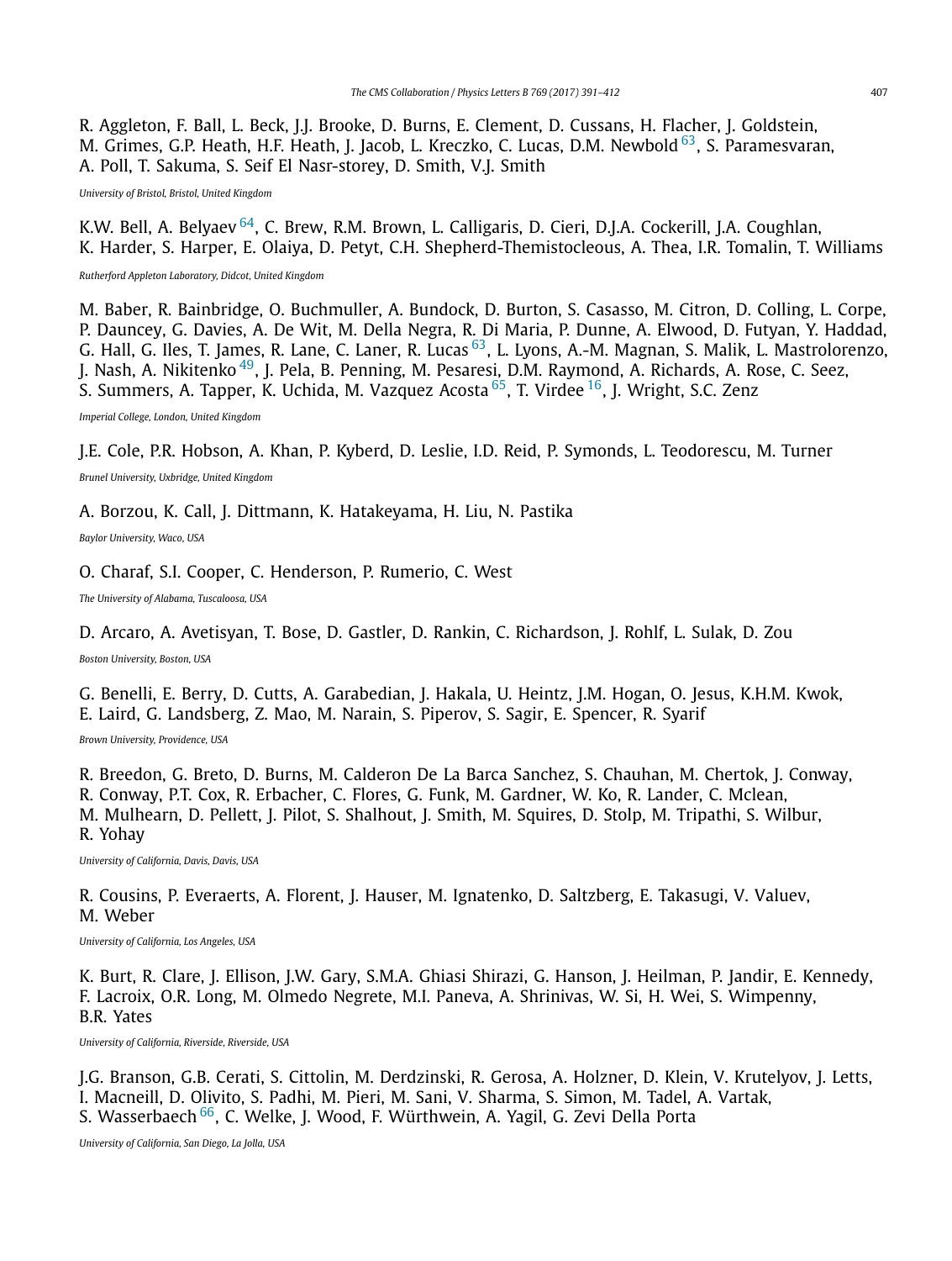R. Bhandari, J. Bradmiller-Feld, C. Campagnari, A. Dishaw, V. Dutta, K. Flowers, M. Franco Sevilla, P. Geffert, C. George, F. Golf, L. Gouskos, J. Gran, R. Heller, J. Incandela, N. Mccoll, S.D. Mullin, A. Ovcharova, J. Richman, D. Stuart, I. Suarez, J. Yoo

*University of California, Santa Barbara, Department of Physics, Santa Barbara, USA*

D. Anderson, A. Apresyan, J. Bendavid, A. Bornheim, J. Bunn, Y. Chen, J. Duarte, J.M. Lawhorn, A. Mott, H.B. Newman, C. Pena, M. Spiropulu, J.R. Vlimant, S. Xie, R.Y. Zhu

*California Institute of Technology, Pasadena, USA*

M.B. Andrews, V. Azzolini, T. Ferguson, M. Paulini, J. Russ, M. Sun, H. Vogel, I. Vorobiev

*Carnegie Mellon University, Pittsburgh, USA*

J.P. Cumalat, W.T. Ford, F. Jensen, A. Johnson, M. Krohn, T. Mulholland, K. Stenson, S.R. Wagner

*University of Colorado Boulder, Boulder, USA*

J. Alexander, J. Chaves, J. Chu, S. Dittmer, K. Mcdermott, N. Mirman, G. Nicolas Kaufman, J.R. Patterson, A. Rinkevicius, A. Ryd, L. Skinnari, L. Soffi, S.M. Tan, Z. Tao, J. Thom, J. Tucker, P. Wittich, M. Zientek

*Cornell University, Ithaca, USA*

#### D. Winn

*Fairfield University, Fairfield, USA*

S. Abdullin, M. Albrow, G. Apollinari, S. Banerjee, L.A.T. Bauerdick, A. Beretvas, J. Berryhill, P.C. Bhat, G. Bolla, K. Burkett, J.N. Butler, H.W.K. Cheung, F. Chlebana, S. Cihangir [†](#page-20-0), M. Cremonesi, V.D. Elvira, I. Fisk, J. Freeman, E. Gottschalk, L. Gray, D. Green, S. Grünendahl, O. Gutsche, D. Hare, R.M. Harris, S. Hasegawa, J. Hirschauer, Z. Hu, B. Jayatilaka, S. Jindariani, M. Johnson, U. Joshi, B. Klima, B. Kreis, S. Lammel, J. Linacre, D. Lincoln, R. Lipton, M. Liu, T. Liu, R. Lopes De Sá, J. Lykken, K. Maeshima, N. Magini, J.M. Marraffino, S. Maruyama, D. Mason, P. McBride, P. Merkel, S. Mrenna, S. Nahn, C. Newman-Holmes  $\phi^{\dagger}$ , V. O'Dell, K. Pedro, O. Prokofyev, G. Rakness, L. Ristori, E. Sexton-Kennedy, A. Soha, W.J. Spalding, L. Spiegel, S. Stoynev, N. Strobbe, L. Taylor, S. Tkaczyk, N.V. Tran, L. Uplegger, E.W. Vaandering, C. Vernieri, M. Verzocchi, R. Vidal, M. Wang, H.A. Weber, A. Whitbeck

*Fermi National Accelerator Laboratory, Batavia, USA*

D. Acosta, P. Avery, P. Bortignon, D. Bourilkov, A. Brinkerhoff, A. Carnes, M. Carver, D. Curry, S. Das, R.D. Field, I.K. Furic, J. Konigsberg, A. Korytov, P. Ma, K. Matchev, H. Mei, P. Milenovic [67](#page-21-0), G. Mitselmakher, D. Rank, L. Shchutska, D. Sperka, L. Thomas, J. Wang, S. Wang, J. Yelton

*University of Florida, Gainesville, USA*

S. Linn, P. Markowitz, G. Martinez, J.L. Rodriguez

*Florida International University, Miami, USA*

A. Ackert, J.R. Adams, T. Adams, A. Askew, S. Bein, B. Diamond, S. Hagopian, V. Hagopian, K.F. Johnson, A. Khatiwada, H. Prosper, A. Santra, M. Weinberg

*Florida State University, Tallahassee, USA*

M.M. Baarmand, V. Bhopatkar, S. Colafranceschi<sup>68</sup>, M. Hohlmann, D. Noonan, T. Roy, F. Yumiceva

*Florida Institute of Technology, Melbourne, USA*

M.R. Adams, L. Apanasevich, D. Berry, R.R. Betts, I. Bucinskaite, R. Cavanaugh, O. Evdokimov, L. Gauthier, C.E. Gerber, D.J. Hofman, K. Jung, P. Kurt, C. O'Brien, I.D. Sandoval Gonzalez, P. Turner, N. Varelas,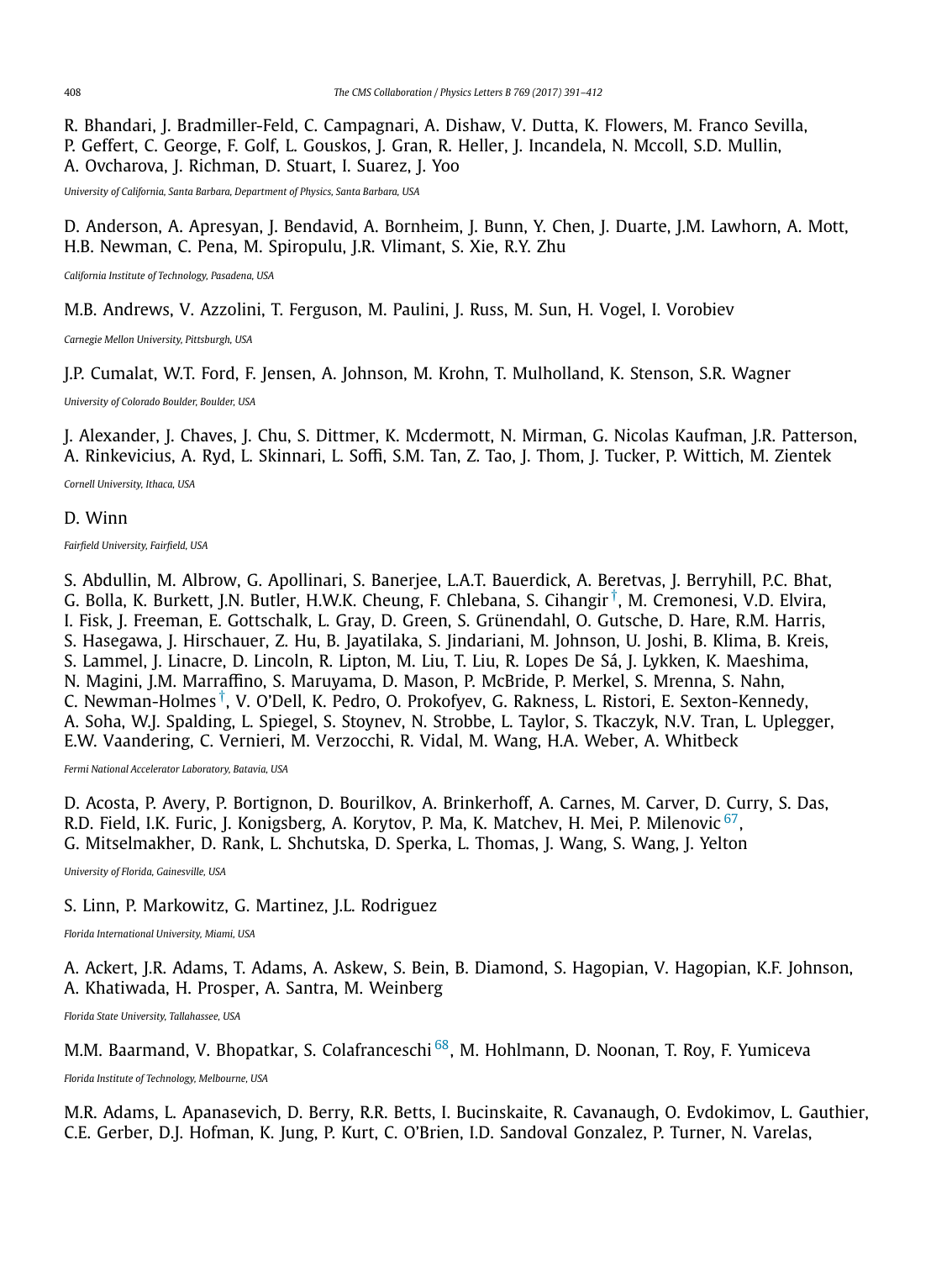### H. Wang, Z. Wu, M. Zakaria, J. Zhang

*University of Illinois at Chicago (UIC), Chicago, USA*

B. Bilki<sup>69</sup>, W. Clarida, K. Dilsiz, S. Durgut, R.P. Gandrajula, M. Haytmyradov, V. Khristenko, J.-P. Merlo, H. Mermerkaya [70,](#page-21-0) A. Mestvirishvili, A. Moeller, J. Nachtman, H. Ogul, Y. Onel, F. Ozok [71,](#page-21-0) A. Penzo, C. Snyder, E. Tiras, J. Wetzel, K. Yi

*The University of Iowa, Iowa City, USA*

I. Anderson, B. Blumenfeld, A. Cocoros, N. Eminizer, D. Fehling, L. Feng, A.V. Gritsan, P. Maksimovic, C. Martin, M. Osherson, J. Roskes, U. Sarica, M. Swartz, M. Xiao, Y. Xin, C. You

*Johns Hopkins University, Baltimore, USA*

A. Al-bataineh, P. Baringer, A. Bean, S. Boren, J. Bowen, C. Bruner, J. Castle, L. Forthomme, R.P. Kenny III, A. Kropivnitskaya, D. Majumder, W. Mcbrayer, M. Murray, S. Sanders, R. Stringer, J.D. Tapia Takaki, Q. Wang

*The University of Kansas, Lawrence, USA*

A. Ivanov, K. Kaadze, S. Khalil, Y. Maravin, A. Mohammadi, L.K. Saini, N. Skhirtladze, S. Toda

*Kansas State University, Manhattan, USA*

F. Rebassoo, D. Wright

*Lawrence Livermore National Laboratory, Livermore, USA*

C. Anelli, A. Baden, O. Baron, A. Belloni, B. Calvert, S.C. Eno, C. Ferraioli, J.A. Gomez, N.J. Hadley, S. Jabeen, R.G. Kellogg, T. Kolberg, J. Kunkle, Y. Lu, A.C. Mignerey, F. Ricci-Tam, Y.H. Shin, A. Skuja, M.B. Tonjes, S.C. Tonwar

*University of Maryland, College Park, USA*

D. Abercrombie, B. Allen, A. Apyan, R. Barbieri, A. Baty, R. Bi, K. Bierwagen, S. Brandt, W. Busza, I.A. Cali, Z. Demiragli, L. Di Matteo, G. Gomez Ceballos, M. Goncharov, D. Hsu, Y. Iiyama, G.M. Innocenti, M. Klute, D. Kovalskyi, K. Krajczar, Y.S. Lai, Y.-J. Lee, A. Levin, P.D. Luckey, A.C. Marini, C. Mcginn, C. Mironov, S. Narayanan, X. Niu, C. Paus, C. Roland, G. Roland, J. Salfeld-Nebgen, G.S.F. Stephans, K. Sumorok, K. Tatar, M. Varma, D. Velicanu, J. Veverka, J. Wang, T.W. Wang, B. Wyslouch, M. Yang, V. Zhukova

*Massachusetts Institute of Technology, Cambridge, USA*

A.C. Benvenuti, R.M. Chatterjee, A. Evans, A. Finkel, A. Gude, P. Hansen, S. Kalafut, S.C. Kao, Y. Kubota, Z. Lesko, J. Mans, S. Nourbakhsh, N. Ruckstuhl, R. Rusack, N. Tambe, J. Turkewitz

*University of Minnesota, Minneapolis, USA*

#### J.G. Acosta, S. Oliveros

*University of Mississippi, Oxford, USA*

E. Avdeeva, R. Bartek, K. Bloom, D.R. Claes, A. Dominguez, C. Fangmeier, R. Gonzalez Suarez, R. Kamalieddin, I. Kravchenko, A. Malta Rodrigues, F. Meier, J. Monroy, J.E. Siado, G.R. Snow, B. Stieger

*University of Nebraska-Lincoln, Lincoln, USA*

M. Alyari, J. Dolen, J. George, A. Godshalk, C. Harrington, I. Iashvili, J. Kaisen, A. Kharchilava, A. Kumar, A. Parker, S. Rappoccio, B. Roozbahani

*State University of New York at Buffalo, Buffalo, USA*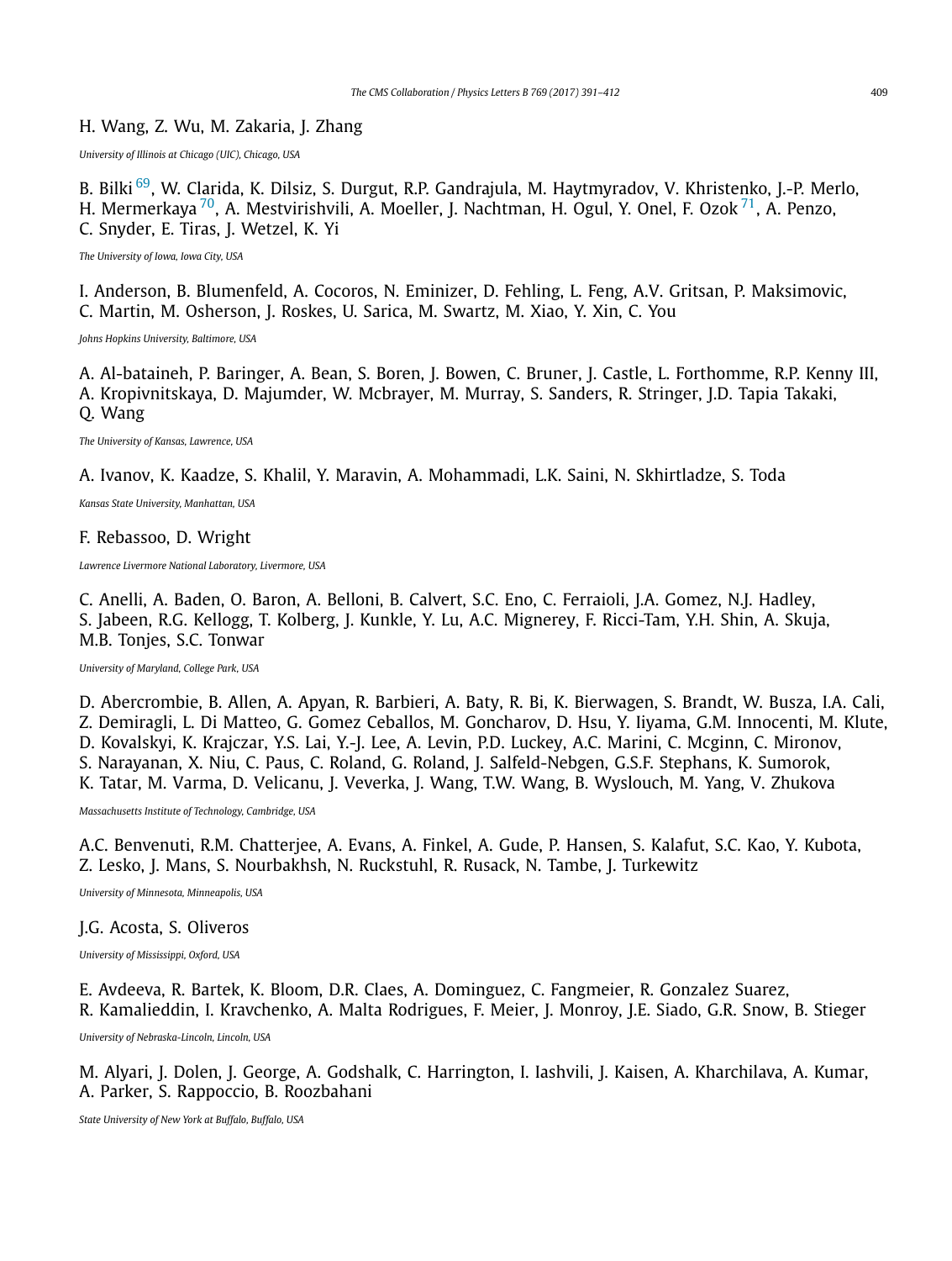G. Alverson, E. Barberis, A. Hortiangtham, A. Massironi, D.M. Morse, D. Nash, T. Orimoto, R. Teixeira De Lima, D. Trocino, R.-J. Wang, D. Wood

*Northeastern University, Boston, USA*

S. Bhattacharya, K.A. Hahn, A. Kubik, A. Kumar, J.F. Low, N. Mucia, N. Odell, B. Pollack, M.H. Schmitt, K. Sung, M. Trovato, M. Velasco

*Northwestern University, Evanston, USA*

N. Dev, M. Hildreth, K. Hurtado Anampa, C. Jessop, D.J. Karmgard, N. Kellams, K. Lannon, N. Marinelli, F. Meng, C. Mueller, Y. Musienko [37,](#page-20-0) M. Planer, A. Reinsvold, R. Ruchti, G. Smith, S. Taroni, M. Wayne, M. Wolf, A. Woodard

*University of Notre Dame, Notre Dame, USA*

J. Alimena, L. Antonelli, J. Brinson, B. Bylsma, L.S. Durkin, S. Flowers, B. Francis, A. Hart, C. Hill, R. Hughes, W. Ji, B. Liu, W. Luo, D. Puigh, B.L. Winer, H.W. Wulsin

*The Ohio State University, Columbus, USA*

S. Cooperstein, O. Driga, P. Elmer, J. Hardenbrook, P. Hebda, D. Lange, J. Luo, D. Marlow, T. Medvedeva, K. Mei, M. Mooney, J. Olsen, C. Palmer, P. Piroué, D. Stickland, C. Tully, A. Zuranski

*Princeton University, Princeton, USA*

S. Malik

*University of Puerto Rico, Mayaguez, USA*

A. Barker, V.E. Barnes, S. Folgueras, L. Gutay, M.K. Jha, M. Jones, A.W. Jung, D.H. Miller, N. Neumeister, J.F. Schulte, X. Shi, J. Sun, A. Svyatkovskiy, F. Wang, W. Xie, L. Xu

*Purdue University, West Lafayette, USA*

N. Parashar, J. Stupak

*Purdue University Calumet, Hammond, USA*

A. Adair, B. Akgun, Z. Chen, K.M. Ecklund, F.J.M. Geurts, M. Guilbaud, W. Li, B. Michlin, M. Northup, B.P. Padley, R. Redjimi, J. Roberts, J. Rorie, Z. Tu, J. Zabel

*Rice University, Houston, USA*

B. Betchart, A. Bodek, P. de Barbaro, R. Demina, Y.t. Duh, T. Ferbel, M. Galanti, A. Garcia-Bellido, J. Han, O. Hindrichs, A. Khukhunaishvili, K.H. Lo, P. Tan, M. Verzetti

*University of Rochester, Rochester, USA*

A. Agapitos, J.P. Chou, E. Contreras-Campana, Y. Gershtein, T.A. Gómez Espinosa, E. Halkiadakis, M. Heindl, D. Hidas, E. Hughes, S. Kaplan, R. Kunnawalkam Elayavalli, S. Kyriacou, A. Lath, K. Nash, H. Saka, S. Salur, S. Schnetzer, D. Sheffield, S. Somalwar, R. Stone, S. Thomas, P. Thomassen, M. Walker

*Rutgers, The State University of New Jersey, Piscataway, USA*

A.G. Delannoy, M. Foerster, J. Heideman, G. Riley, K. Rose, S. Spanier, K. Thapa

*University of Tennessee, Knoxville, USA*

O. Bouhali [72,](#page-21-0) A. Celik, M. Dalchenko, M. De Mattia, A. Delgado, S. Dildick, R. Eusebi, J. Gilmore, T. Huang, E. Juska, T. Kamon [73,](#page-21-0) R. Mueller, Y. Pakhotin, R. Patel, A. Perloff, L. Perniè, D. Rathjens, A. Rose, A. Safonov, A. Tatarinov, K.A. Ulmer

*Texas A&M University, College Station, USA*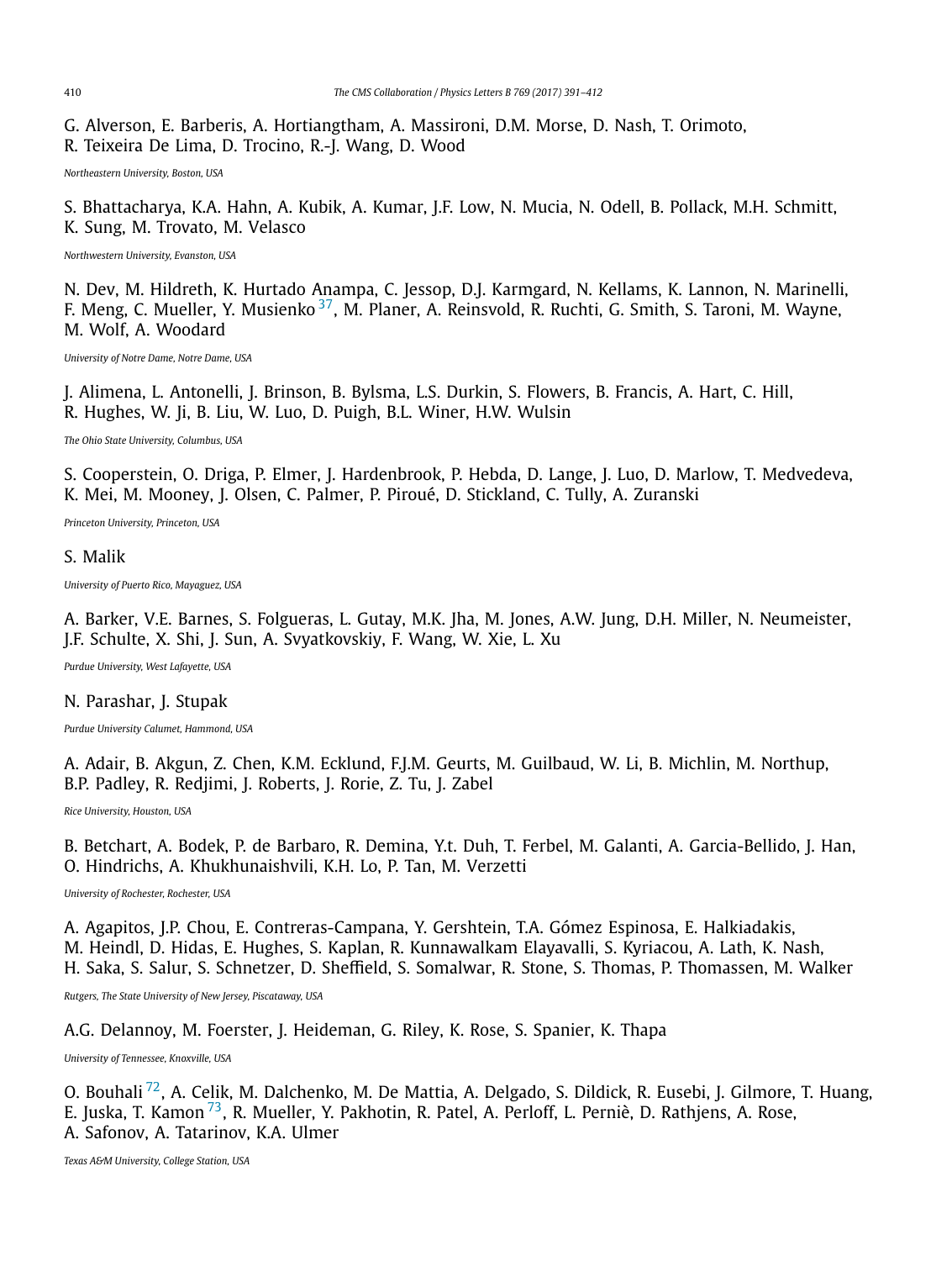<span id="page-20-0"></span>N. Akchurin, C. Cowden, J. Damgov, F. De Guio, C. Dragoiu, P.R. Dudero, J. Faulkner, E. Gurpinar, S. Kunori, K. Lamichhane, S.W. Lee, T. Libeiro, T. Peltola, S. Undleeb, I. Volobouev, Z. Wang

*Texas Tech University, Lubbock, USA*

S. Greene, A. Gurrola, R. Janjam, W. Johns, C. Maguire, A. Melo, H. Ni, P. Sheldon, S. Tuo, J. Velkovska, Q. Xu

*Vanderbilt University, Nashville, USA*

M.W. Arenton, P. Barria, B. Cox, J. Goodell, R. Hirosky, A. Ledovskoy, H. Li, C. Neu, T. Sinthuprasith, X. Sun, Y. Wang, E. Wolfe, F. Xia

*University of Virginia, Charlottesville, USA*

### C. Clarke, R. Harr, P.E. Karchin, J. Sturdy

*Wayne State University, Detroit, USA*

D.A. Belknap, S. Dasu, L. Dodd, S. Duric, B. Gomber, M. Grothe, M. Herndon, A. Hervé, P. Klabbers, A. Lanaro, A. Levine, K. Long, R. Loveless, I. Ojalvo, T. Perry, G.A. Pierro, G. Polese, T. Ruggles, A. Savin, N. Smith, W.H. Smith, D. Taylor, N. Woods

*University of Wisconsin - Madison, Madison, WI, USA*

- † Deceased.
- <sup>1</sup> Also at Vienna University of Technology, Vienna, Austria.
- <sup>2</sup> Also at State Key Laboratory of Nuclear Physics and Technology, Peking University, Beijing, China.
- <sup>3</sup> Also at Institut Pluridisciplinaire Hubert Curien, Université de Strasbourg, Université de Haute Alsace Mulhouse, CNRS/IN2P3, Strasbourg, France.
- <sup>4</sup> Also at Universidade Estadual de Campinas, Campinas, Brazil.
- <sup>5</sup> Also at Universidade Federal de Pelotas, Pelotas, Brazil.
- <sup>6</sup> Also at Université Libre de Bruxelles, Bruxelles, Belgium.
- <sup>7</sup> Also at Deutsches Elektronen-Synchrotron, Hamburg, Germany.
- <sup>8</sup> Also at Joint Institute for Nuclear Research, Dubna, Russia.
- <sup>9</sup> Also at Helwan University, Cairo, Egypt.
- <sup>10</sup> Now at Zewail City of Science and Technology, Zewail, Egypt.
- <sup>11</sup> Now at Fayoum University, El-Fayoum, Egypt.
- <sup>12</sup> Also at British University in Egypt, Cairo, Egypt.
- <sup>13</sup> Now at Ain Shams University, Cairo, Egypt.
- <sup>14</sup> Also at Université de Haute Alsace, Mulhouse, France.
- <sup>15</sup> Also at Skobeltsyn Institute of Nuclear Physics, Lomonosov Moscow State University, Moscow, Russia.
- $^{16}\,$  Also at CERN, European Organization for Nuclear Research, Geneva, Switzerland.
- <sup>17</sup> Also at RWTH Aachen University, III. Physikalisches Institut A, Aachen, Germany.
- <sup>18</sup> Also at University of Hamburg, Hamburg, Germany.
- <sup>19</sup> Also at Brandenburg University of Technology, Cottbus, Germany.
- <sup>20</sup> Also at Institute of Nuclear Research ATOMKI, Debrecen, Hungary.
- $21$  Also at MTA-ELTE Lendület CMS Particle and Nuclear Physics Group, Eötvös Loránd University, Budapest, Hungary.
- <sup>22</sup> Also at Institute of Physics, University of Debrecen, Debrecen, Hungary.
- <sup>23</sup> Also at Indian Institute of Science Education and Research, Bhopal, India.
- <sup>24</sup> Also at Institute of Physics, Bhubaneswar, India.
- <sup>25</sup> Also at University of Visva-Bharati, Santiniketan, India.
- <sup>26</sup> Also at University of Ruhuna, Matara, Sri Lanka.
- <sup>27</sup> Also at Isfahan University of Technology, Isfahan, Iran.
- $28$  Also at University of Tehran, Department of Engineering Science, Tehran, Iran.
- <sup>29</sup> Also at Yazd University, Yazd, Iran.
- <sup>30</sup> Also at Plasma Physics Research Center, Science and Research Branch, Islamic Azad University, Tehran, Iran.
- <sup>31</sup> Also at Università degli Studi di Siena, Siena, Italy.
- <sup>32</sup> Also at Purdue University, West Lafayette, USA.
- <sup>33</sup> Also at International Islamic University of Malaysia, Kuala Lumpur, Malaysia.
- <sup>34</sup> Also at Malaysian Nuclear Agency, MOSTI, Kajang, Malaysia.
- <sup>35</sup> Also at Consejo Nacional de Ciencia y Tecnología, Mexico city, Mexico.
- <sup>36</sup> Also at Warsaw University of Technology, Institute of Electronic Systems, Warsaw, Poland.
- <sup>37</sup> Also at Institute for Nuclear Research, Moscow, Russia.
- <sup>38</sup> Now at National Research Nuclear University 'Moscow Engineering Physics Institute' (MEPhI), Moscow, Russia.
- <sup>39</sup> Also at St. Petersburg State Polytechnical University, St. Petersburg, Russia.
- <sup>40</sup> Also at University of Florida, Gainesville, USA.
- <sup>41</sup> Also at P.N. Lebedev Physical Institute, Moscow, Russia.